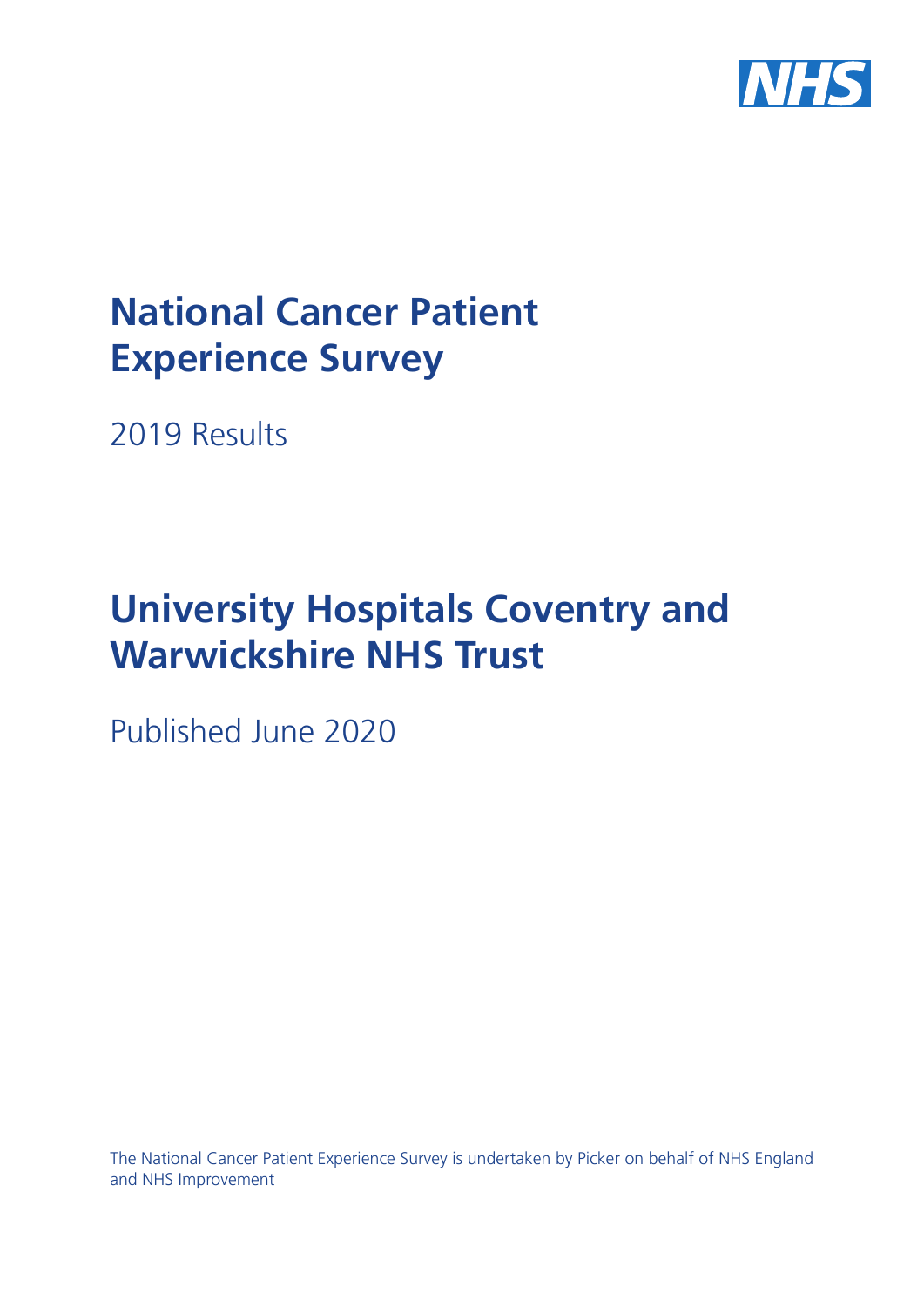# **Executive Summary** Case Mix Adjusted scores

### **Cancer Dashboard Questions**

The following seven questions are included in phase 1 of the Cancer Dashboard developed by Public Health England and NHS England:

Q61. Patient's average rating of care scored from very poor to very good

| $\Omega$ | $\overline{2}$                                                | 3 | 4 | 5 | 6 | 7 | 8   | 9 | 10                                                                                            |
|----------|---------------------------------------------------------------|---|---|---|---|---|-----|---|-----------------------------------------------------------------------------------------------|
|          |                                                               |   |   |   |   |   | 8.8 |   |                                                                                               |
|          |                                                               |   |   |   |   |   |     |   | Q18. Patient definitely involved as much as they wanted in decisions about care and treatment |
|          |                                                               |   |   |   |   |   |     |   | Q19. Patient given the name of a CNS who would support them through their treatment           |
|          | Q20. Patient found it very or quite easy to contact their CNS |   |   |   |   |   |     |   |                                                                                               |
|          |                                                               |   |   |   |   |   |     |   | Q39. Patient always felt they were treated with respect and dignity while in hospital         |
|          | leaving hospital                                              |   |   |   |   |   |     |   | Q41. Hospital staff told patient who to contact if worried about condition or treatment after |
| 62%      | treatment                                                     |   |   |   |   |   |     |   | Q55. General practice staff definitely did everything they could to support patient during    |

### **Questions Outside Expected Range**

|                                                                                                                       |            | Case Mix Adjusted Scores   |                            |                   |
|-----------------------------------------------------------------------------------------------------------------------|------------|----------------------------|----------------------------|-------------------|
|                                                                                                                       | 2019 Score | Lower<br>Expected<br>Range | Upper<br>Expected<br>Range | National<br>Score |
| Q19. Patient given the name of a CNS who would support them through their treatment                                   | 95%        | 89%                        | 95%                        | 92%               |
| O43. Patient definitely found hospital staff to discuss worries or fears during their outpatient<br>or day case visit | 75%        | 67%                        | 74%                        | 71%               |

|                                                                                                                   |            | Case Mix Adjusted Scores   |                            |                   |
|-------------------------------------------------------------------------------------------------------------------|------------|----------------------------|----------------------------|-------------------|
|                                                                                                                   | 2019 Score | Lower<br>Expected<br>Range | Upper<br>Expected<br>Range | National<br>Score |
| 033. Patient had confidence and trust in all the ward nurses treating them                                        | 68%        | 69%                        | 79%                        | 74%               |
| Q36. Patient always given enough privacy when discussing condition or treatment                                   | 80%        | 81%                        | 88%                        | 85%               |
| Q41. Hospital staff told patient who to contact if worried about condition or treatment after<br>leaving hospital | 92%        | 92%                        | 97%                        | 94%               |
| Q52. Patient definitely given enough support from health or social services during treatment                      | 44%        | 45%                        | 59%                        | 52%               |
| Q53. Patient definitely given enough support from health or social services after treatment                       | 37%        | 38%                        | 52%                        | 45%               |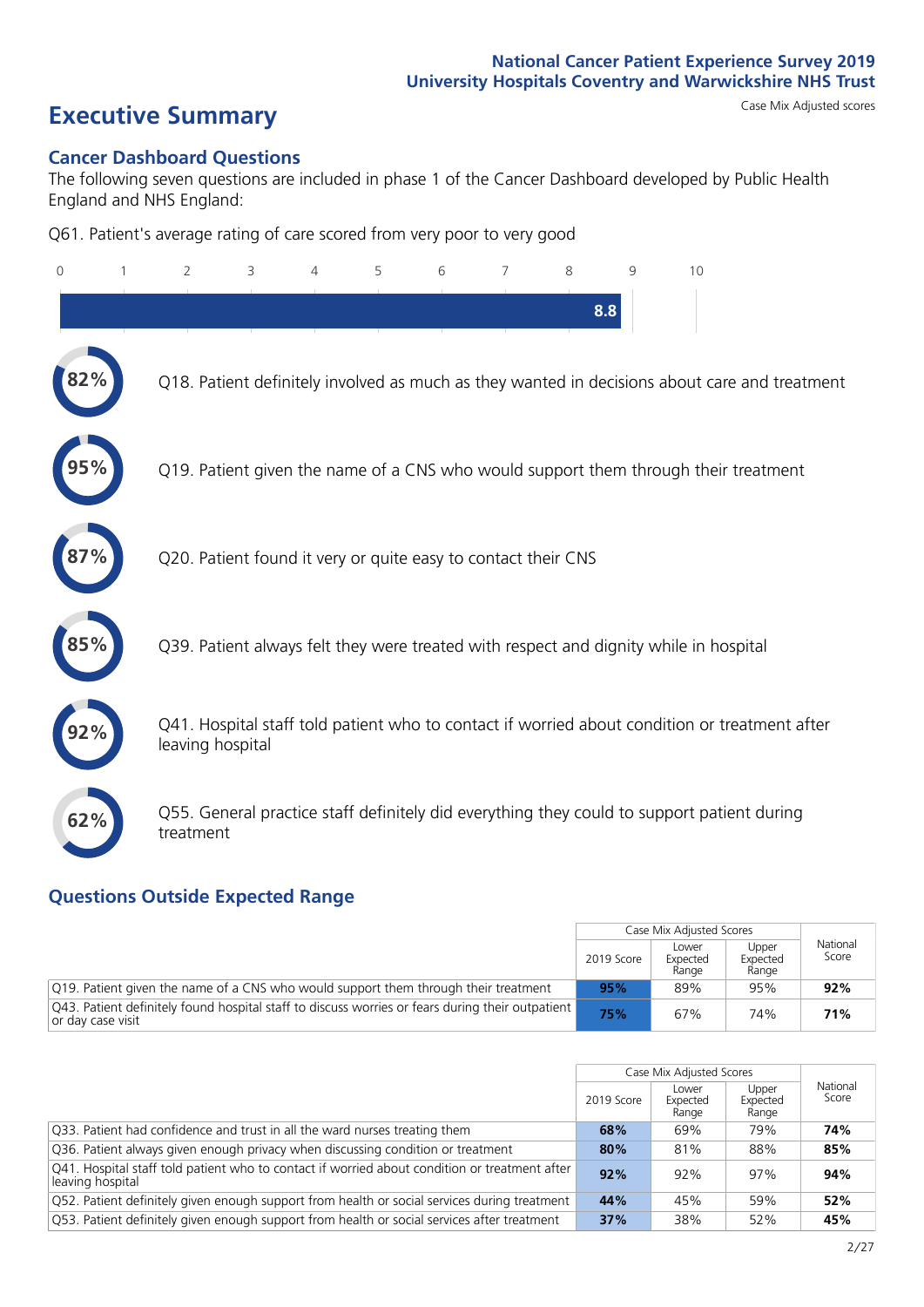# **Introduction**

The National Cancer Patient Experience Survey 2019 is the ninth iteration of the survey first undertaken in 2010. It has been designed to monitor national progress on cancer care; to provide information to drive local quality improvements; to assist commissioners and providers of cancer care; and to inform the work of the various charities and stakeholder groups supporting cancer patients.

The survey was overseen by a national Cancer Patient Experience Advisory Group. This Advisory Group set the principles and objectives of the survey programme and guided questionnaire development. The survey was commissioned and managed by NHS England. The survey provider, Picker, is responsible for designing, running and analysing the survey.

The 2019 survey involved 143 NHS Trusts. Out of 111,366 people, 67,858 people responded to the survey, yielding a response rate of 61%.

# **Methodology**

### **Eligibility, eldwork and survey methods**

The sample for the survey included all adult (aged 16 and over) NHS patients, with a confirmed primary diagnosis of cancer, discharged from an NHS Trust after an inpatient episode or day case attendance for cancer related treatment in the months of April, May and June 2019. The fieldwork for the survey was undertaken between December 2019 and March 2020.

As in the previous four years, the survey used a mixed mode methodology. Questionnaires were sent by post, with two reminders where necessary, but also included an option to complete the questionnaire online. A Freephone helpline and email was available for respondents to opt out, ask questions about the survey, enable them to complete their questionnaire over the phone and provide access to a translation and interpreting facility for those whose first language was not English.

### **Case-mix adjustment**

Both unadjusted and adjusted scores are presented in this report. Case-mix adjusted scores allows us to account for the impact that differing patient populations might have on results. By using the case-mix adjusted estimates we can obtain a greater understanding of how a Trust is performing given their patient population. The factors taken into account in this case-mix adjustment are gender, age, ethnic group, deprivation, and tumour group.

### **Scoring methodology**

Fifty-two questions from the questionnaire are scored as these questions relate directly to patient experience. For all but one question (Q61), scores are presented as the percentage of positive responses out of all scored responses. For Q61, respondents rate their overall care on a scale of 0 to 10, of which the average was calculated for this question's presented score. The percentages in this report have been rounded to the nearest percentage point. Therefore, in some cases the figures do not appear to add up to 100%.

### **Statistical significance**

In the reporting of 2019 results, appropriate statistical tests have been undertaken to identify unadjusted scores for which the change over time is 'statistically significant'. Thirty-seven scored questions in 2019 have been compared with those of 2018 and a statistically significant change between the two years has been reported where identified.

For the scored questions that are comparable beyond 2018, statistically significant change over the five years has also been reported where identified. A statistically significant difference means that the change in the result is very unlikely to have occurred by sampling variation.

### **Suppression**

### **Question-level suppression**

For scores where the base size per question is  $<$ 21, the score will be suppressed and replaced with an asterisk (\*). The base size will include neutral response options.

### **Double suppression**

If any group within a particular sub-group breakdown (such as the tumour group breakdown) has <21 responses, then the figure for this particular group is suppressed and replaced with an asterisk (\*). If there is only one group within the sub-group breakdown that has <21 respondents, and is therefore suppressed, the group with the next lowest number of respondents is also supressed and replaced with an asterisk (\*) (regardless if it is greater than or less than 21).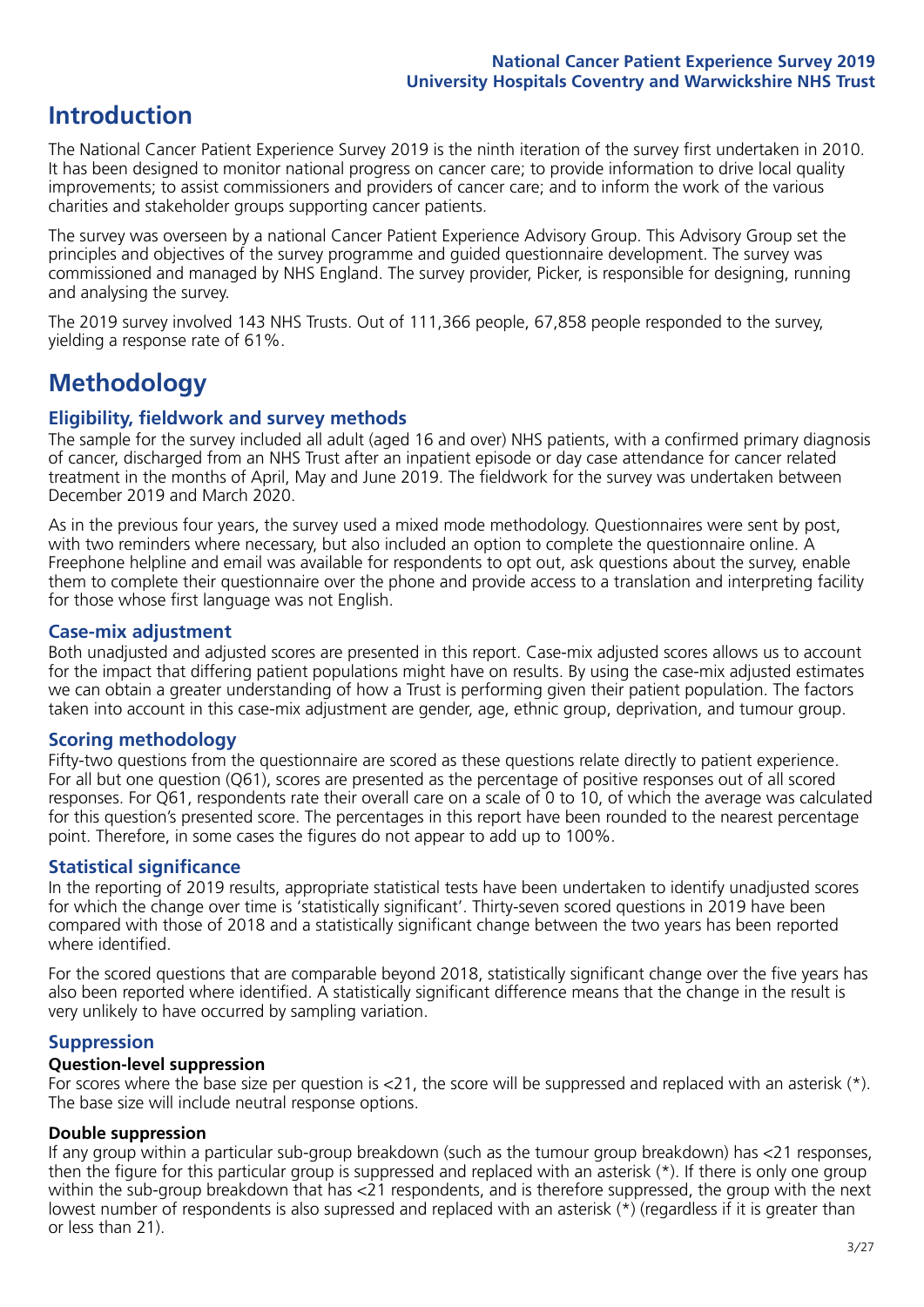## **Understanding the results**

This report shows how this Trust scored for each question in the survey, compared with national results and previous year's results. It is aimed at helping individual Trusts to understand their performance and identify areas for local improvement. Below is a description of the type of results presented within this report and how to understand them.

### **Expected range charts**

The expected range charts in this report show a bar with the lowest and highest score received for each question nationally. Within this bar, an expected range is given (in grey) and a black diamond represents the actual score for this Trust.

Trusts whose score is above the upper limit of the expected range (in the dark blue) are positive outliers, with a score statistically significantly higher than the national mean. This indicates that the Trust performs better than what Trusts of the same size and demographics are expected to perform. The opposite is true if the score is below the lower limit of the expected range (in the light blue); these are negative outliers. For scores within the expected range (in the grey), the score is what we would expect given the Trust's size and demographics.

### **Comparability tables**

The comparability tables show the 2018 and 2019 unadjusted scores for this Trust for each scored question. If there is a significant change from 2018 and 2019 or overall from 2015 to 2019, an arrow will be presented for the direction of change. The adjusted 2019 score will also be presented for each scored question along with the lower and upper expected range and national score. Scores above the upper limit of the expected range will be highlighted dark blue, scores below the lower limit of the expected range will be highlighted light blue, and scores within the lower and upper limit of the expected ranges will be highlighted grey.

### **Tumour type tables**

The tumour type tables show the unadjusted scores for each scored question for each of the 13 tumour groups. The national score for that tumour group is also shown. Unadjusted scores for the same tumour type across different Trusts may not be comparable, as they do not account for the impact that differing patient populations might have on results. Central nervous system is abbreviated as 'CNS' and lower gastrointestinal tract is abbreviated as 'LGT' throughout this report.

### **Year on year charts**

The year on year charts show five columns representing the unadjusted scores of the last five years (2015, 2016, 2017, 2018 and 2019) for each scored question.

### **Notes on specific questions**

Following the development phase of the 2019 survey, several changes were made to the questionnaire. Six scored questions were amended (Q5, Q18, Q30, Q35, Q56 and Q60) and one non-scored question (Q29) was amended that impacted the comparability of questions Q30 to Q41. Of all questions changed or impacted by change, only Q60 is presented with historical comparisons; though the results should be interpreted with caution.

### **Unadjusted data and case-mix adjusted data**

Unadjusted data should be used to see the actual responses from patients relating to the Trust. Case-mix adjusted data, together with expected ranges, should be used to understand whether the results are significantly higher or lower than national results taking account of the patient mix.

### **Further information**

This research was carried out in accordance with the international standard for organisations conducting social research (accreditation to ISO20252:2012; certificate number GB08/74322). The 2019 survey data has been produced and published in line with the Code of Practice for Official Statistics.

For more information on the methodology, please see the Technical Document. It can be viewed along with the 2019 questionnaire and survey quidance on the website at [www.ncpes.co.uk](https://www.ncpes.co.uk/supporting-documents). For all other outputs at National, Trust, CCG and Cancer Alliance level, please see the PDF reports, Excel tables and dashboards at [www.ncpes.co.uk.](https://www.ncpes.co.uk/current-results)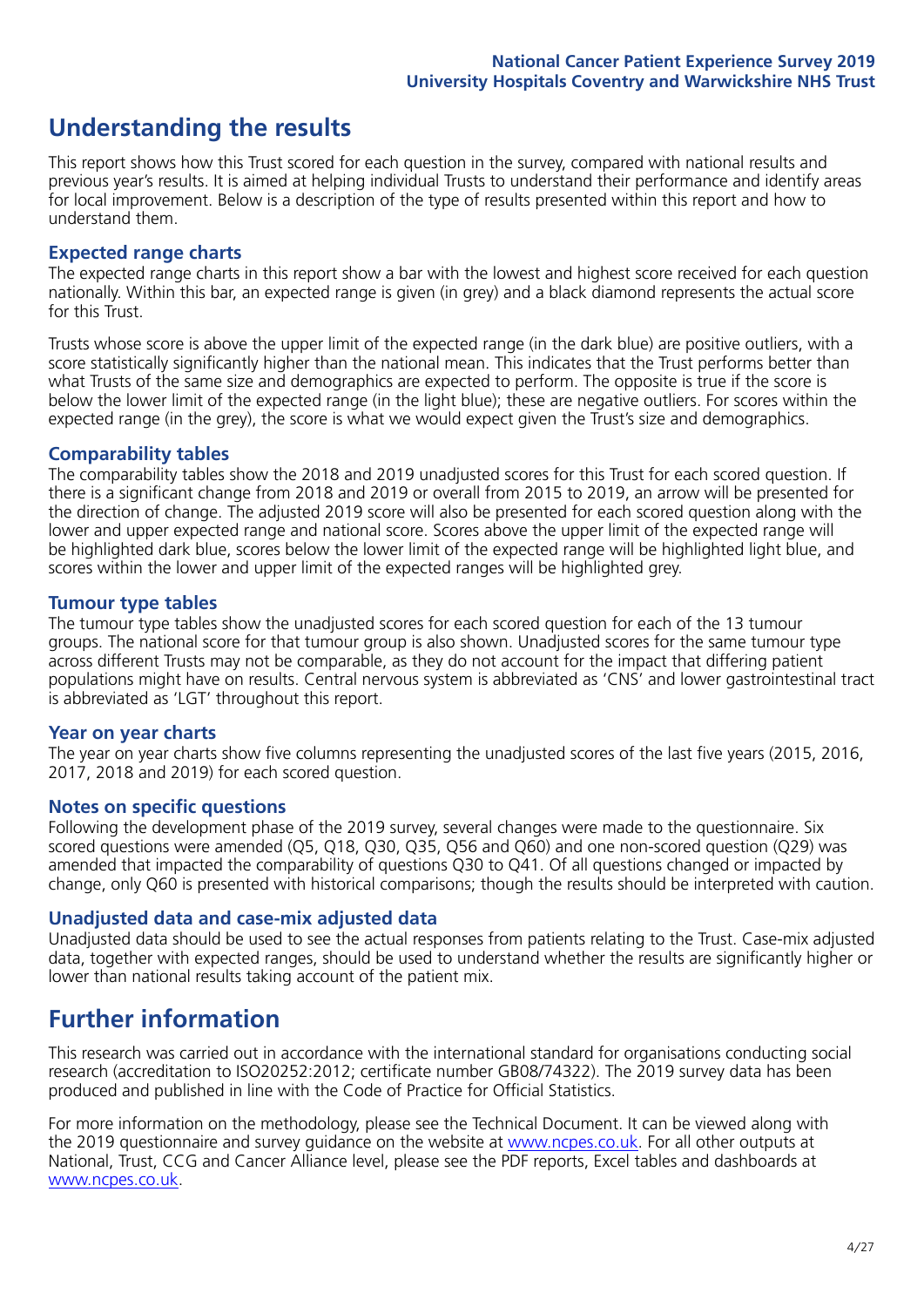### **Response Rate**

### **Overall Response Rate**

742 patients responded out of a total of 1,285 patients, resulting in a response rate of 58%.

|              | Sample Size | Adjusted<br>Sample | Completed | Response Rate |
|--------------|-------------|--------------------|-----------|---------------|
| <b>Trust</b> | 1.395       | 1.285              | 742       | 58%           |
| National     | 119.855     | 111,366            | 67.858    | 61%           |

### **Respondents by Survey Type**

|                            | Number of<br>Respondents |
|----------------------------|--------------------------|
| Online                     | 71                       |
| Paper                      | 671                      |
| Phone                      |                          |
| <b>Translation Service</b> |                          |

### **Respondents by Tumour Group**

|                      | Number of<br>Respondents |
|----------------------|--------------------------|
| Brain / CNS          | 6                        |
| <b>Breast</b>        | 146                      |
| Colorectal / LGT     | 93                       |
| Gynaecological       | 49                       |
| Haematological       | 109                      |
| <b>Head and Neck</b> | 23                       |
| Lung                 | 32                       |
| Prostate             | 68                       |
| Sarcoma              | 5                        |
| Skin                 | 29                       |
| <b>Upper Gastro</b>  | 54                       |
| Urological           | 51                       |
| Other                | 77                       |

### **Respondents by Age and Gender**

Respondents year of birth has been used to determine age. This information has been amalgamated into 8 age bands. The age and gender distribution for the Trust was as follows:

|        | Age 16-24 | Age 25-34 | Age 35-44 | Age 45-54 | Age 55-64 | Age 65-74 | Age 75-84 | Age 85+                  | Total |
|--------|-----------|-----------|-----------|-----------|-----------|-----------|-----------|--------------------------|-------|
| Male   |           |           | 4         | 23        | 70        | 139       | 86        |                          | 337   |
| Female |           |           | 19        | 50        | 105       | 135       | 83        |                          | 405   |
| Total  |           |           | 23        | 73        | 175       | 274       | 169       | $\mathbf{A}$<br><u>_</u> | 742   |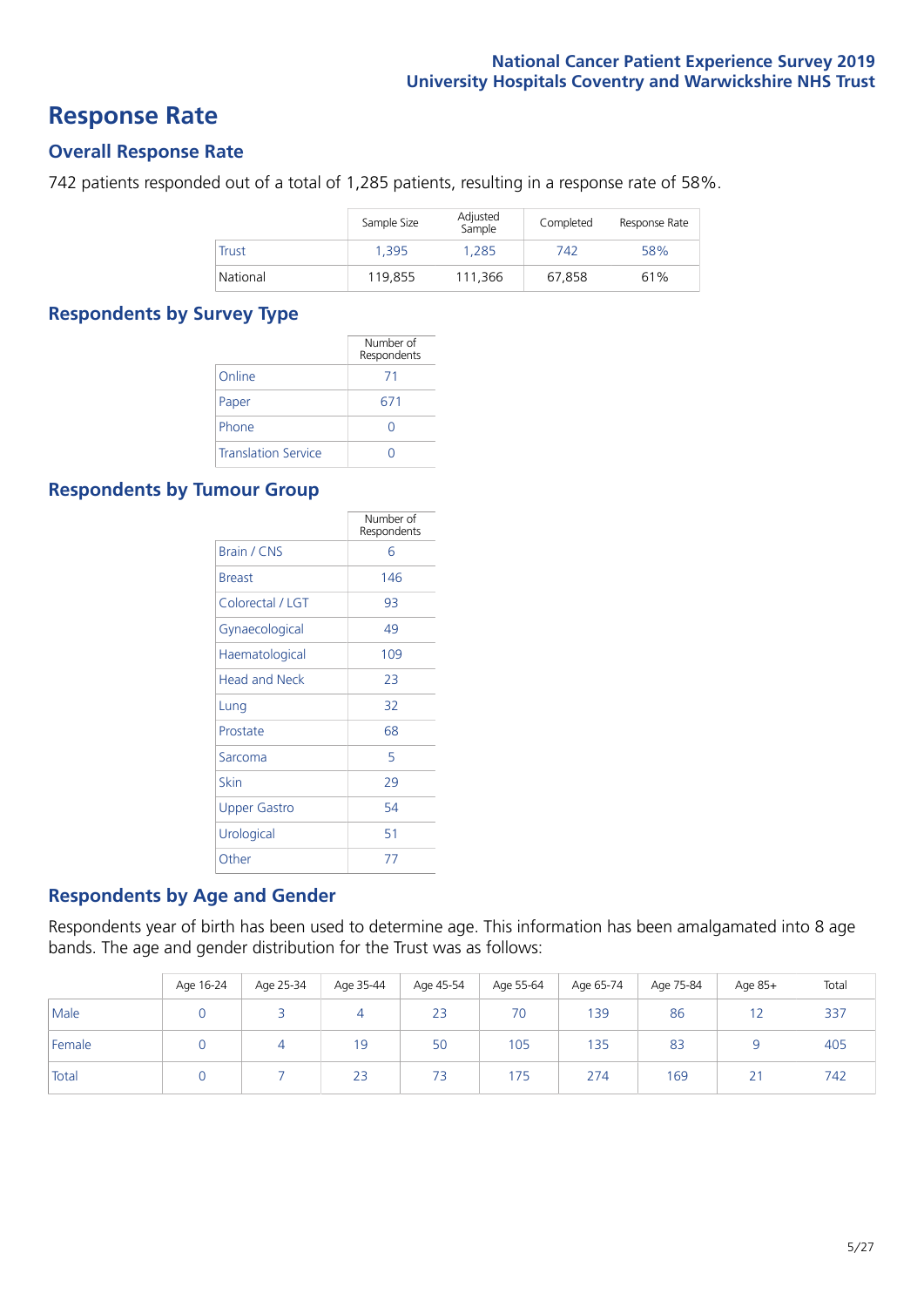# **Expected Range Charts**

| Lower Expected Range<br>Average                                                                                                                                                                                                                                                                                                                                                                                                                                                                                             |       |     | Upper Expected Range |     |     |     |            | Case Mix Adjusted Score |                   |                   |                 |
|-----------------------------------------------------------------------------------------------------------------------------------------------------------------------------------------------------------------------------------------------------------------------------------------------------------------------------------------------------------------------------------------------------------------------------------------------------------------------------------------------------------------------------|-------|-----|----------------------|-----|-----|-----|------------|-------------------------|-------------------|-------------------|-----------------|
| <b>SEEING YOUR GP</b><br>Q1. Saw GP once or twice before being told they needed to go to<br>hospital<br>Q2. Patient thought they were seen as soon as necessary                                                                                                                                                                                                                                                                                                                                                             | 0%    | 10% | 20%                  | 30% | 40% | 50% | 60%        | 70%                     | 80%<br>78%<br>83% |                   | 90% 100%        |
| <b>DIAGNOSTIC TESTS</b><br>Q5. Received all the information needed about the test<br>Q6. The length of time waiting for the test to be done was about<br>right<br>Q7. Test results explained in completely understandable way                                                                                                                                                                                                                                                                                               | 0%    | 10% | 20%                  | 30% | 40% | 50% | 60%        | 70%                     | 80%<br>77%        | 86%               | 90% 100%<br>96% |
| <b>FINDING OUT WHAT WAS WRONG WITH YOU</b><br>Q10. Patient told they could bring a family member or friend when<br>first told they had cancer<br>Q11. Patient felt they were told sensitively that they had cancer<br>Q12. Patient completely understood the explanation of what was<br>wrong<br>Q13. Patient given easy to understand written information about<br>the type of cancer they had                                                                                                                             | $0\%$ | 10% | 20%                  | 30% | 40% | 50% | 60%        | 70%<br>73%<br>73%       | 80%<br>85%<br>76% |                   | 90% 100%        |
| <b>DECIDING THE BEST TREATMENT FOR YOU</b><br>Q14. Patient felt that treatment options were completely explained<br>Q15. Patient felt possible side effects were definitely explained in<br>an understandable way<br>Q16. Patient definitely given practical advice and support in dealing<br>with side effects of treatment<br>Q17. Patient definitely told about side effects that could affect<br>them in the future<br>Q18. Patient definitely involved as much as they wanted in<br>decisions about care and treatment | 0%    | 10% | 20%                  | 30% | 40% | 50% | 60%<br>60% | 70%<br>74%<br>71%       | 80%<br>82%        | 86%               | 90% 100%        |
| <b>CLINICAL NURSE SPECIALIST (CNS)</b><br>Q19. Patient given the name of a CNS who would support them<br>through their treatment<br>Q20. Patient found it very or quite easy to contact their CNS<br>Q21. Patient got understandable answers to important questions<br>all or most of the time                                                                                                                                                                                                                              | 0%    | 10% | 20%                  | 30% | 40% | 50% | 60%        | 70%                     | 80%               | 95%<br>87%<br>88% | 90% 100%        |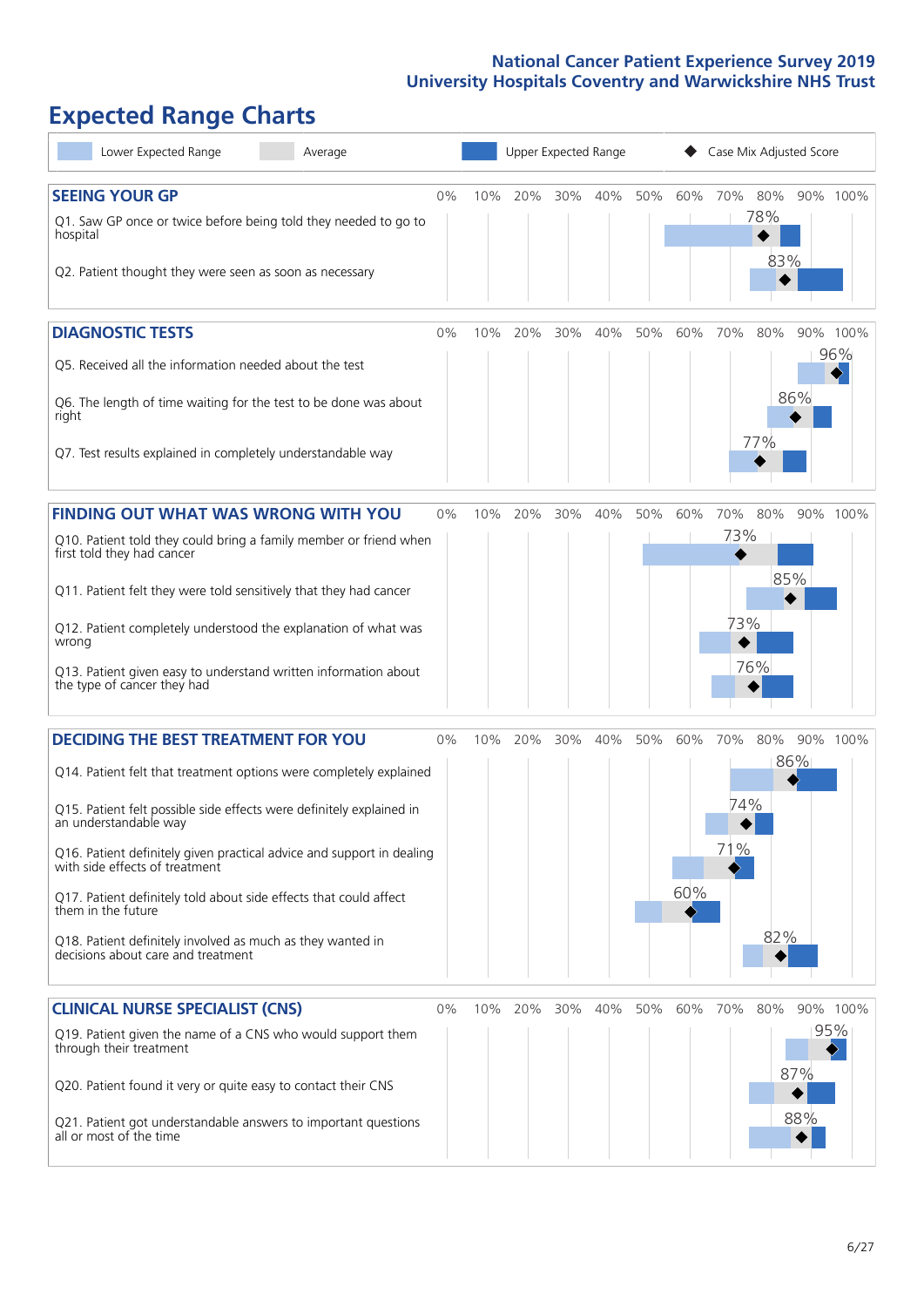# **Expected Range Charts**

| Lower Expected Range<br>Average                                                                                                                                                                                 |    |     |     | Upper Expected Range |     |     |     |         | Case Mix Adjusted Score |          |
|-----------------------------------------------------------------------------------------------------------------------------------------------------------------------------------------------------------------|----|-----|-----|----------------------|-----|-----|-----|---------|-------------------------|----------|
| <b>SUPPORT FOR PEOPLE WITH CANCER</b><br>Q22. Hospital staff gave information about support or self-help<br>groups for people with cancer<br>Q23. Hospital staff discussed or gave information about the impact | 0% | 10% | 20% | 30%                  | 40% | 50% |     | 60% 70% | 80%<br>86%<br>86%       | 90% 100% |
| cancer could have on day to day activities<br>Q24. Hospital staff gave information on getting financial help or<br>possible benefits<br>Q25. Hospital staff told patient they could get free prescriptions      |    |     |     |                      |     |     |     | 68%     | 82%                     |          |
| <b>OPERATIONS</b>                                                                                                                                                                                               | 0% | 10% | 20% | 30%                  | 40% | 50% | 60% | 70%     | 80%                     | 90% 100% |
| Q27. Beforehand, patient had all the information needed about the<br>operation                                                                                                                                  |    |     |     |                      |     |     |     |         |                         | 95%      |
| Q28. Afterwards, staff completely explained how operation had<br>gone in understandable way                                                                                                                     |    |     |     |                      |     |     |     |         | 83%                     |          |
| <b>HOSPITAL CARE AS AN INPATIENT</b>                                                                                                                                                                            | 0% | 10% | 20% | 30%                  | 40% | 50% | 60% | 70%     | 80%                     | 90% 100% |
| Q30. Hospital staff didn't talk in front of patient as if patient wasn't<br>there                                                                                                                               |    |     |     |                      |     |     |     |         | 83%<br>83%              |          |
| Q31. Patient had confidence and trust in all doctors treating them                                                                                                                                              |    |     |     |                      |     |     |     |         |                         |          |
| Q32. Patient's family or someone close definitely felt able to talk to<br>a doctor                                                                                                                              |    |     |     |                      |     |     |     | 72%     |                         |          |
| Q33. Patient had confidence and trust in all the ward nurses<br>treating them                                                                                                                                   |    |     |     |                      |     |     |     | 68%     |                         |          |
| Q34. Patient thought there were always or nearly always enough<br>nurses on duty to care for them                                                                                                               |    |     |     |                      |     |     | 62% |         |                         |          |
| Q35. All hospital staff asked patient what name they prefer to be<br>called by                                                                                                                                  |    |     |     |                      |     |     | 65% |         |                         |          |
| Q36. Patient always given enough privacy when discussing<br>condition or treatment                                                                                                                              |    |     |     |                      |     |     |     |         | 80%                     |          |
| Q37. Patient definitely found hospital staff to discuss worries or<br>fears during their inpatient visit                                                                                                        |    |     |     |                      |     | 51% |     |         |                         |          |
| Q38. Hospital staff definitely did everything they could to help<br>control pain                                                                                                                                |    |     |     |                      |     |     |     |         | 82%                     |          |
| Q39. Patient always felt they were treated with respect and dignity<br>while in hospital                                                                                                                        |    |     |     |                      |     |     |     |         | 85%                     |          |
| Q40. Patient given clear written information about what should or<br>should not do after leaving hospital                                                                                                       |    |     |     |                      |     |     |     |         | 84%                     |          |
| Q41. Hospital staff told patient who to contact if worried about<br>condition or treatment after leaving hospital                                                                                               |    |     |     |                      |     |     |     |         |                         | 92%      |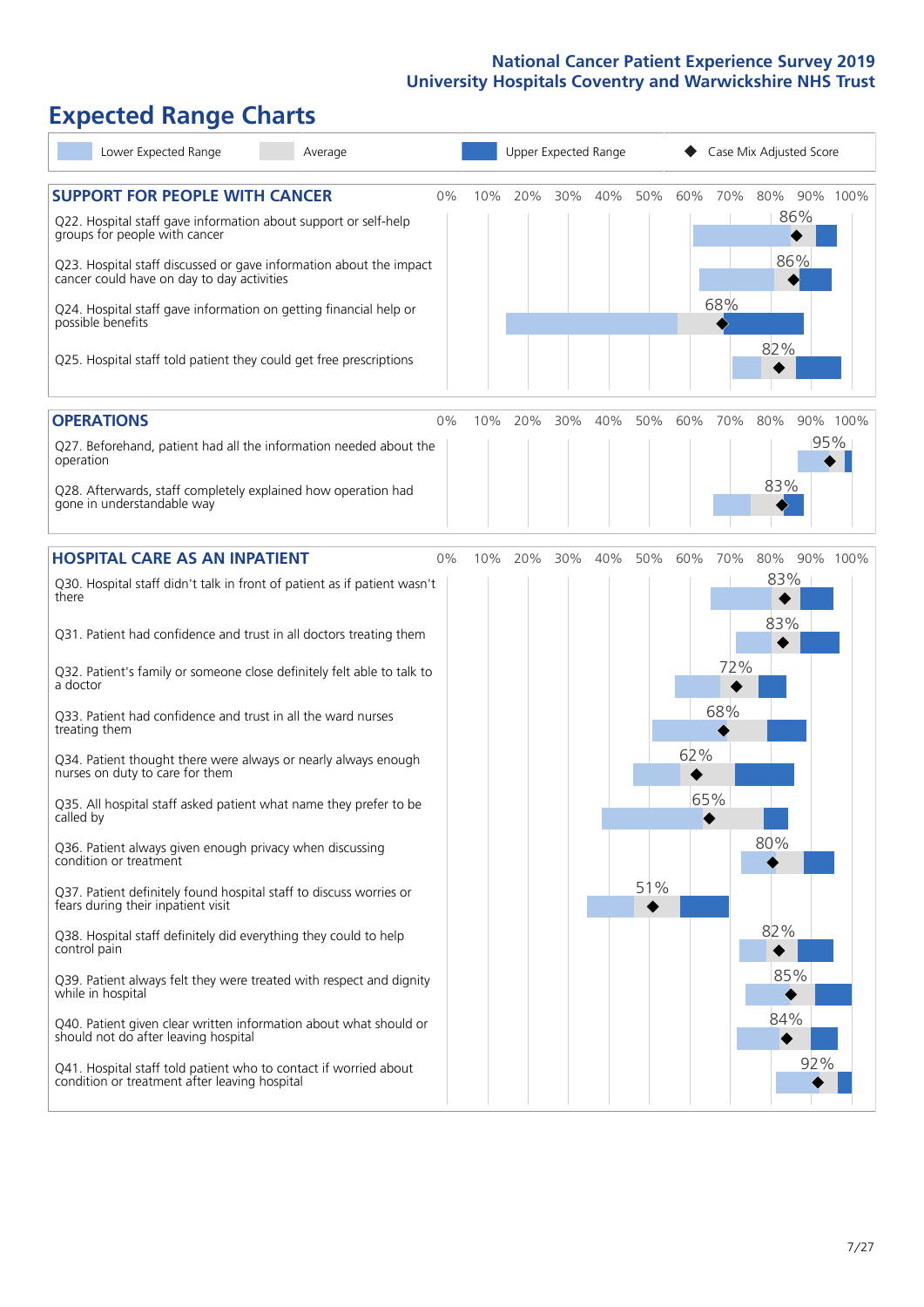# **Expected Range Charts**

| Lower Expected Range<br>Average                                                                                                                                                                                                                                                                                                                                                                                                                             |       |     |     |            | Upper Expected Range |     |            | Case Mix Adjusted Score |     |          |                 |
|-------------------------------------------------------------------------------------------------------------------------------------------------------------------------------------------------------------------------------------------------------------------------------------------------------------------------------------------------------------------------------------------------------------------------------------------------------------|-------|-----|-----|------------|----------------------|-----|------------|-------------------------|-----|----------|-----------------|
| <b>HOSPITAL CARE AS A DAY PATIENT / OUTPATIENT 0%</b><br>Q43. Patient definitely found hospital staff to discuss worries or<br>fears during their outpatient or day case visit<br>Q44. Cancer doctor had the right documents at patient's last<br>outpatient appointment<br>Q46. Beforehand patient completely had all information needed<br>about radiotherapy treatment                                                                                   |       | 10% | 20% | 30%        | 40%                  | 50% | 60%        | 70% 80%                 | 75% | 87%      | 90% 100%<br>97% |
| Q47. Patient completely given understandable information about<br>whether radiotherapy was working<br>Q49. Beforehand patient completely had all information needed<br>about chemotherapy treatment<br>Q50. Patient given enough information about whether<br>chemotherapy was working in a completely understandable way                                                                                                                                   |       |     |     |            |                      |     | 65%        | 71%                     |     | 87%      |                 |
| <b>HOME CARE AND SUPPORT</b><br>Q51. Hospital staff definitely gave family or someone close all the<br>information needed to help care at home<br>Q52. Patient definitely given enough support from health or social<br>services during treatment<br>Q53. Patient definitely given enough support from health or social<br>services after treatment                                                                                                         | 0%    | 10% | 20% | 30%        | 40%<br>44%<br>37%    | 50% | 60%<br>63% | 70%                     | 80% |          | 90% 100%        |
| <b>CARE FROM YOUR GENERAL PRACTICE</b><br>Q54. GP given enough information about patient's condition and<br>treatment<br>Q55. General practice staff definitely did everything they could to<br>support patient during treatment                                                                                                                                                                                                                            | 0%    | 10% | 20% | 30%        | 40%                  | 50% | 60%<br>62% | 70%                     | 80% |          | 90% 100%<br>95% |
| <b>YOUR OVERALL NHS CARE</b><br>Q56. Different people treating and caring for patient always work<br>well together to give best possible care<br>Q57. Patient given a care plan<br>Q58. Overall the administration of care was good or very good<br>Q59. Patient felt length of time for attending clinics and<br>appointments for cancer was about right<br>Q60. Someone discussed with patient whether they would like to<br>take part in cancer research | $0\%$ | 10% | 20% | 30%<br>34% | 40%<br>38%           | 50% | 60%        | 70%<br>73%<br>70%       | 80% | 91%      | 90% 100%        |
| Q61. Patient's average rating of care scored from very poor to very<br>good                                                                                                                                                                                                                                                                                                                                                                                 | 0     |     | 2   | 3          | 4                    | 5   | 6          |                         | 8   | 9<br>8.8 | 10              |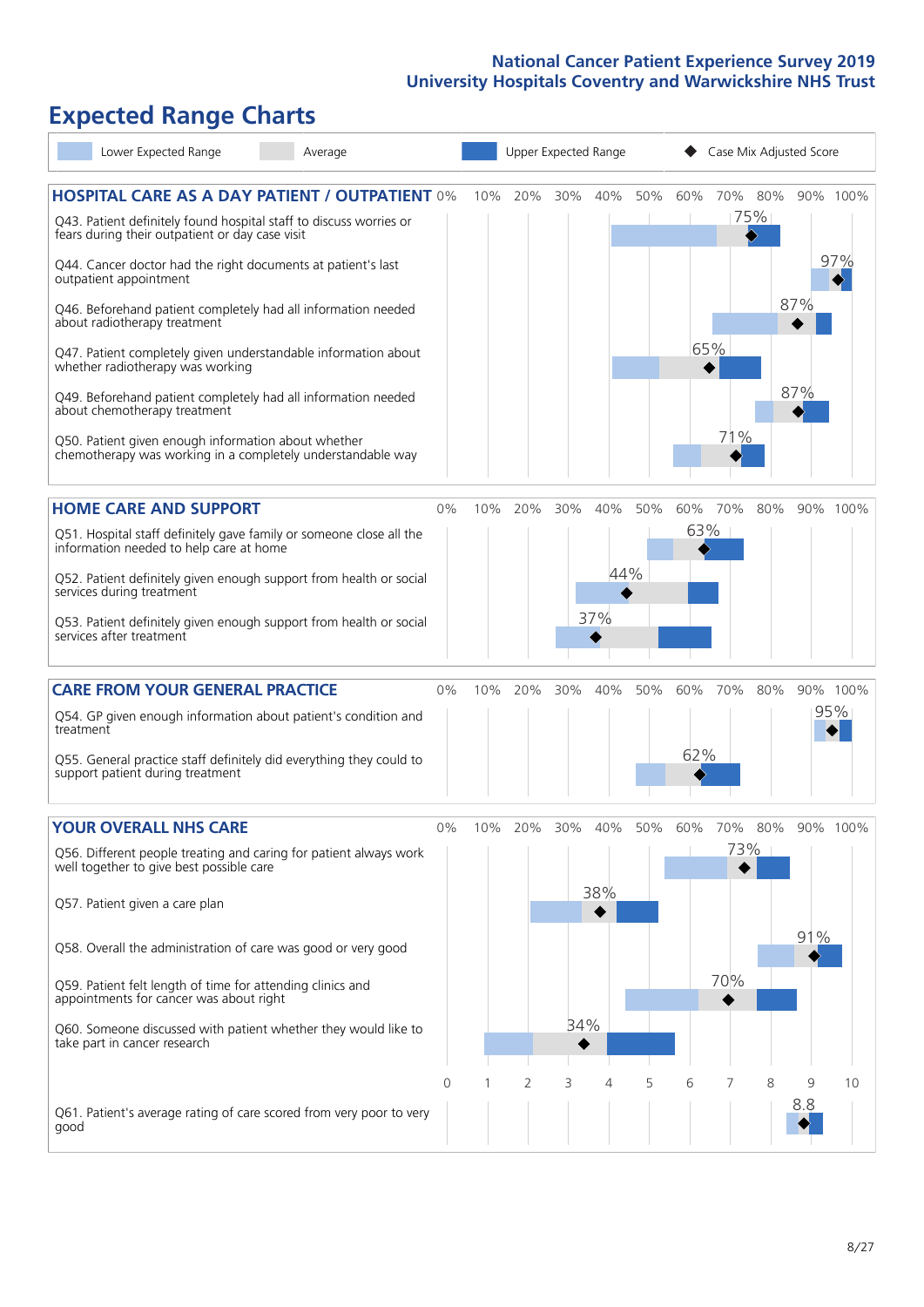# **Comparability Tables**

\* Indicates where a score has been suppressed because there are less than 21 responses.

\*\* No score available for 2018.

 $\triangle$  or  $\nabla$ 

Change 2018-2019: Indicates where 2019 score is significantly higher or lower than 2018 score Change Overall: Indicates significant change overall (2015, 2016, 2017, 2018 and 2019).

Adjusted Score below Lower Expected Range Adjusted Score between Upper and Lower Expected Ranges Adjusted Score above Upper Expected Range

|                                                                             | Case Mix Adjusted Scores<br>Unadjusted Scores |               |           |               |                                                    |         |               |                |                                     |                   |
|-----------------------------------------------------------------------------|-----------------------------------------------|---------------|-----------|---------------|----------------------------------------------------|---------|---------------|----------------|-------------------------------------|-------------------|
|                                                                             | 2018<br>n                                     | 2018<br>Score | 2019<br>n | 2019<br>Score | $\sim$   Change   Change   $\sim$<br>2018-<br>2019 | Overall | 2019<br>Score | Lower<br>Range | Upper<br>Expected Expected<br>Range | National<br>Score |
| <b>SEEING YOUR GP</b>                                                       |                                               |               |           |               |                                                    |         |               |                |                                     |                   |
| Q1. Saw GP once or twice before being told they needed to go<br>to hospital | 580                                           | 75%           | 556       | 78%           |                                                    |         | 78%           | 75%            | 82%                                 | 79%               |
| Q2. Patient thought they were seen as soon as necessary                     | 774                                           | 84%           | 723       | 83%           |                                                    |         | 83%           | 81%            | 87%                                 | 84%               |
|                                                                             |                                               |               |           |               |                                                    |         |               |                |                                     |                   |

| <b>DIAGNOSTIC TESTS</b>                                                   |      |     |     |     |  |     |     |     |     |
|---------------------------------------------------------------------------|------|-----|-----|-----|--|-----|-----|-----|-----|
| O5. Received all the information needed about the test                    | $**$ | **  | 614 | 96% |  | 96% | 93% | 97% | 95% |
| Q6. The length of time waiting for the test to be done was<br>about right | 678  | 87% | 624 | 86% |  | 86% | 86% | 91% | 88% |
| Q7. Test results explained in completely understandable way               | 671  | 78% | 622 | 77% |  | 77% | 77% | 83% | 80% |

| <b>FINDING OUT WHAT WAS WRONG WITH YOU</b>                                                      |     |     |     |     |     |     |     |     |
|-------------------------------------------------------------------------------------------------|-----|-----|-----|-----|-----|-----|-----|-----|
| Q10. Patient told they could bring a family member or friend<br>when first told they had cancer | 712 | 72% | 671 | 72% | 73% | 72% | 82% | 77% |
| Q11. Patient felt they were told sensitively that they had cancer                               | 781 | 83% | 737 | 84% | 85% | 83% | 88% | 86% |
| Q12. Patient completely understood the explanation of what<br>was wrong                         | 786 | 72% | 739 | 73% | 73% | 70% | 77% | 73% |
| Q13. Patient given easy to understand written information<br>about the type of cancer they had  | 696 | 71% | 634 | 75% | 76% | 71% | 78% | 74% |

| <b>DECIDING THE BEST TREATMENT FOR YOU</b>                                                              |      |     |     |     |  |            |     |     |     |
|---------------------------------------------------------------------------------------------------------|------|-----|-----|-----|--|------------|-----|-----|-----|
| Q14. Patient felt that treatment options were completely<br>explained                                   | 699  | 83% | 642 | 85% |  | 86%        | 81% | 86% | 83% |
| Q15. Patient felt possible side effects were definitely explained<br>in an understandable way           | 765  | 75% | 708 | 74% |  | 74%        | 69% | 76% | 73% |
| Q16. Patient definitely given practical advice and support in<br>dealing with side effects of treatment | 760  | 68% | 708 | 71% |  | <b>71%</b> | 63% | 71% | 67% |
| Q17. Patient definitely told about side effects that could affect<br>them in the future                 | 722  | 60% | 679 | 60% |  | 60%        | 53% | 60% | 57% |
| Q18. Patient definitely involved as much as they wanted in<br>decisions about care and treatment        | $**$ | **  | 728 | 82% |  | 82%        | 78% | 84% | 81% |

| <b>CLINICAL NURSE SPECIALIST (CNS)</b>                                                    |     |     |     |     |  |     |     |     |     |
|-------------------------------------------------------------------------------------------|-----|-----|-----|-----|--|-----|-----|-----|-----|
| [Q19. Patient given the name of a CNS who would support them<br>through their treatment   | 776 | 92% | 715 | 95% |  | 95% | 89% | 95% | 92% |
| Q20. Patient found it very or quite easy to contact their CNS                             | 653 | 88% | 633 | 87% |  | 87% | 81% | 89% | 85% |
| Q21. Patient got understandable answers to important<br>questions all or most of the time | 640 | 87% | 618 | 88% |  | 88% | 85% | 90% | 87% |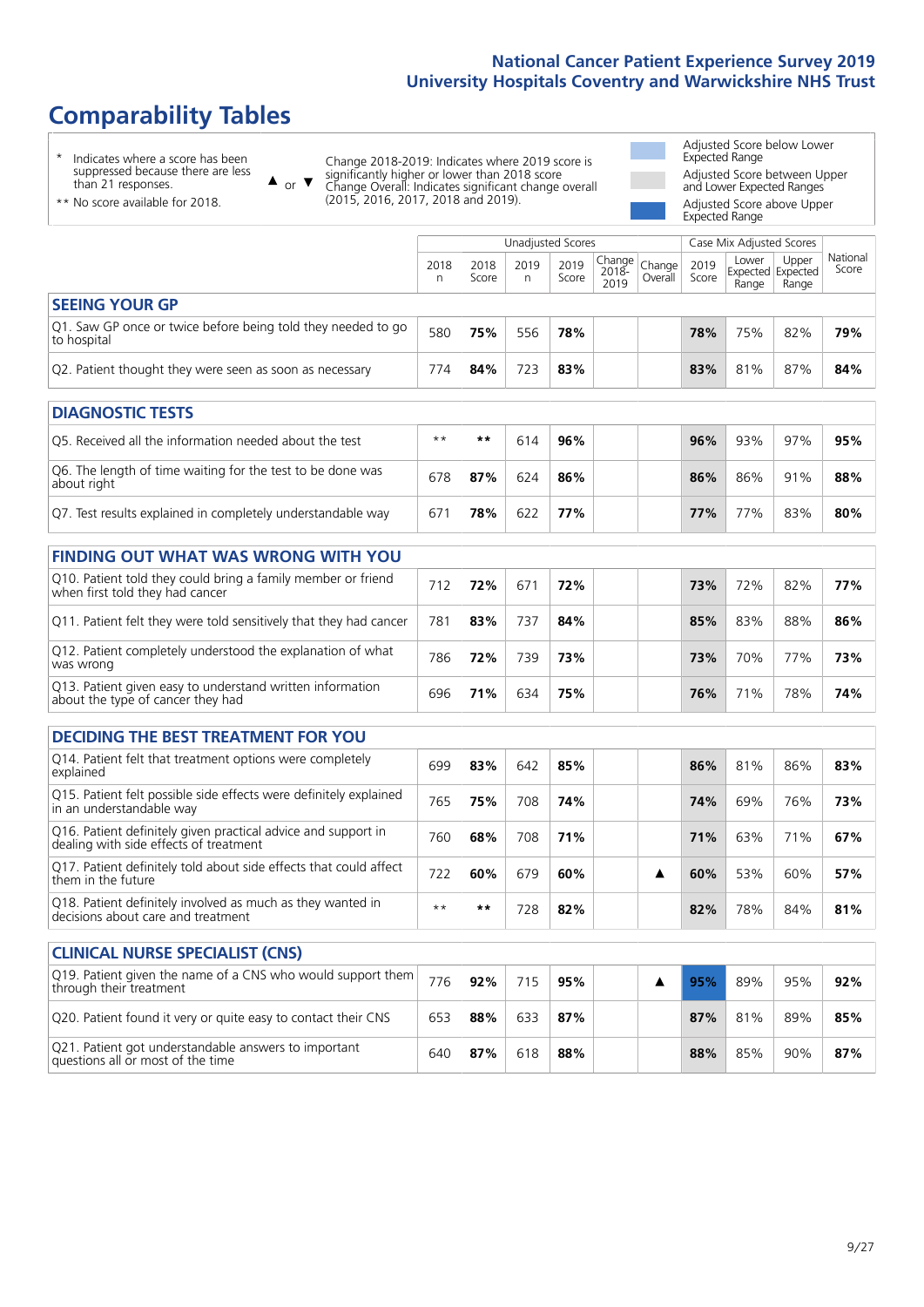# **Comparability Tables**

\* Indicates where a score has been suppressed because there are less than 21 responses.

\*\* No score available for 2018.

 $\triangle$  or  $\nabla$ 

Change 2018-2019: Indicates where 2019 score is significantly higher or lower than 2018 score Change Overall: Indicates significant change overall (2015, 2016, 2017, 2018 and 2019).

Adjusted Score below Lower Expected Range Adjusted Score between Upper and Lower Expected Ranges Adjusted Score above Upper Expected Range

|                                                                                                                   |              |               | Unadjusted Scores |               |                         |                   |               | Case Mix Adjusted Scores            |                |                   |
|-------------------------------------------------------------------------------------------------------------------|--------------|---------------|-------------------|---------------|-------------------------|-------------------|---------------|-------------------------------------|----------------|-------------------|
|                                                                                                                   | 2018<br>n    | 2018<br>Score | 2019<br>n.        | 2019<br>Score | Change<br>2018-<br>2019 | Change<br>Overall | 2019<br>Score | Lower<br>Expected Expected<br>Range | Upper<br>Range | National<br>Score |
| <b>SUPPORT FOR PEOPLE WITH CANCER</b>                                                                             |              |               |                   |               |                         |                   |               |                                     |                |                   |
| Q22. Hospital staff gave information about support or self-help<br>groups for people with cancer                  | 618          | 85%           | 578               | 86%           |                         |                   | 86%           | 85%                                 | 91%            | 88%               |
| Q23. Hospital staff discussed or gave information about the<br>impact cancer could have on day to day activities  | 547          | 84%           | 509               | 85%           |                         |                   | 86%           | 81%                                 | 87%            | 84%               |
| Q24. Hospital staff gave information on getting financial help or<br>possible benefits                            | 429          | 64%           | 434               | 68%           |                         | ▲                 | 68%           | 57%                                 | 68%            | 63%               |
| Q25. Hospital staff told patient they could get free prescriptions                                                | 375          | 83%           | 351               | 82%           |                         |                   | 82%           | 78%                                 | 86%            | 82%               |
| <b>OPERATIONS</b>                                                                                                 |              |               |                   |               |                         |                   |               |                                     |                |                   |
| Q27. Beforehand, patient had all the information needed about<br>the operation                                    | 442          | 96%           | 374               | 94%           |                         |                   | 95%           | 94%                                 | 98%            | 96%               |
| Q28. Afterwards, staff completely explained how operation had<br>gone in understandable way                       | 441          | 78%           | 378               | 83%           |                         |                   | 83%           | 75%                                 | 83%            | 79%               |
| <b>HOSPITAL CARE AS AN INPATIENT</b>                                                                              |              |               |                   |               |                         |                   |               |                                     |                |                   |
| Q30. Hospital staff didn't talk in front of patient as if patient<br>wasn't there                                 | $* *$        | $***$         | 418               | 83%           |                         |                   | 83%           | 80%                                 | 87%            | 84%               |
| Q31. Patient had confidence and trust in all doctors treating<br>them                                             | $**$         | $***$         | 419               | 83%           |                         |                   | 83%           | 80%                                 | 87%            | 84%               |
| Q32. Patient's family or someone close definitely felt able to talk<br>to a doctor                                | $**$         | **            | 352               | 71%           |                         |                   | 72%           | 67%                                 | 77%            | 72%               |
| O33. Patient had confidence and trust in all the ward nurses<br>treating them                                     | $**$         | $***$         | 419               | 68%           |                         |                   | 68%           | 69%                                 | 79%            | 74%               |
| Q34. Patient thought there were always or nearly always<br>enough nurses on duty to care for them                 | $**$         | $***$         | 417               | 61%           |                         |                   | 62%           | 58%                                 | 71%            | 64%               |
| Q35. All hospital staff asked patient what name they prefer to<br>be called by                                    | $\star\star$ | $***$         | 411               | 64%           |                         |                   | 65%           | 63%                                 | 78%            | 71%               |
| Q36. Patient always given enough privacy when discussing<br>condition or treatment                                | $**$         | $***$         | 419               | 80%           |                         |                   | 80%           | 81%                                 | 88%            | 85%               |
| Q37. Patient definitely found hospital staff to discuss worries or<br>fears during their inpatient visit          | $\star\star$ | $***$         | 298               | 50%           |                         |                   | 51%           | 46%                                 | 58%            | 52%               |
| Q38. Hospital staff definitely did everything they could to help<br>control pain                                  | $**$         | $***$         | 371               | 82%           |                         |                   | 82%           | 79%                                 | 87%            | 83%               |
| Q39. Patient always felt they were treated with respect and<br>dignity while in hospital                          | $\star\star$ | $***$         | 421               | 85%           |                         |                   | 85%           | 85%                                 | 91%            | 88%               |
| Q40. Patient given clear written information about what should<br>or should not do after leaving hospital         | $**$         | **            | 385               | 84%           |                         |                   | 84%           | 82%                                 | 90%            | 86%               |
| Q41. Hospital staff told patient who to contact if worried about<br>condition or treatment after leaving hospital | $\star\star$ | $***$         | 398               | 91%           |                         |                   | 92%           | 92%                                 | 97%            | 94%               |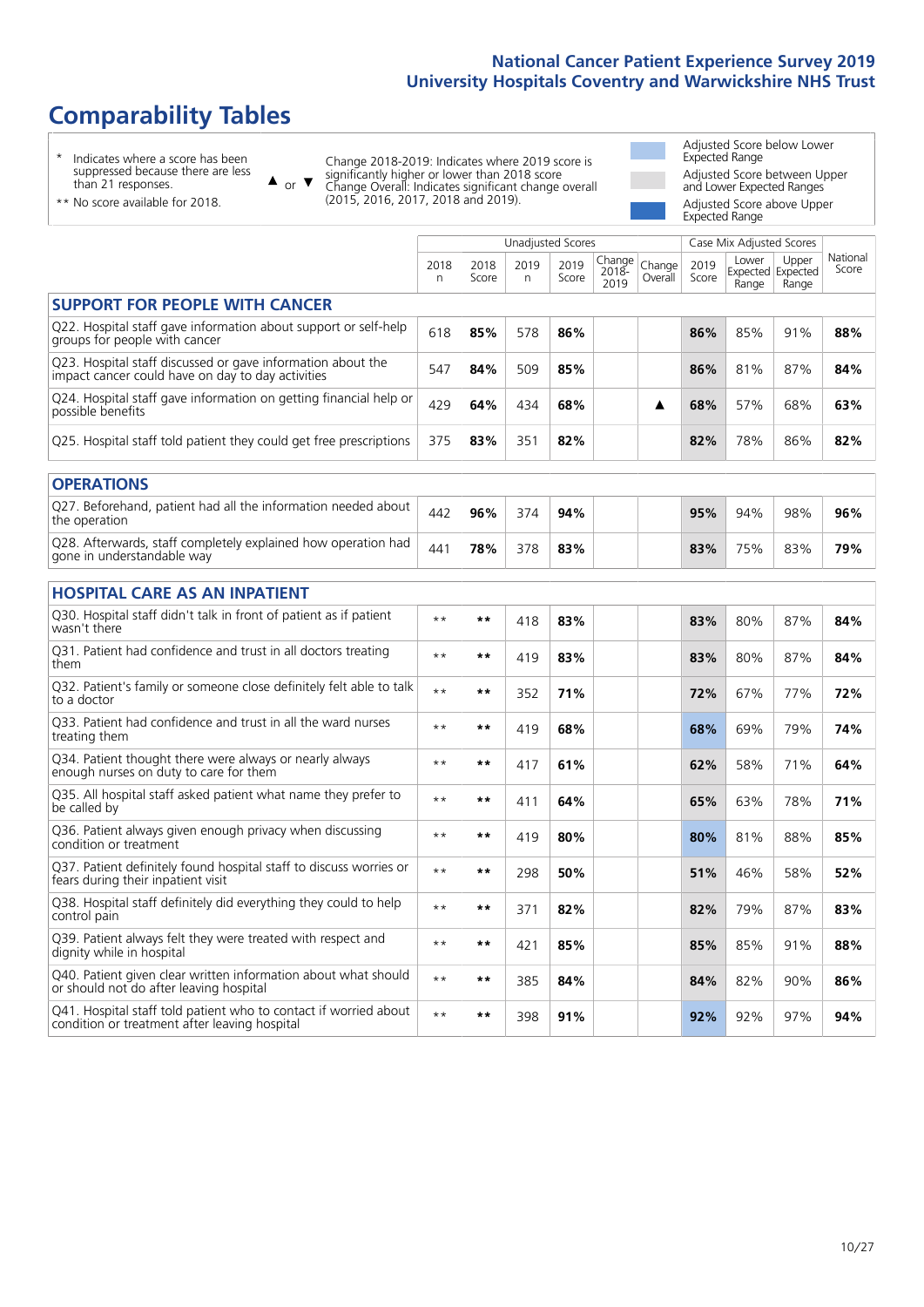# **Comparability Tables**

\* Indicates where a score has been suppressed because there are less than 21 responses.

\*\* No score available for 2018.

 $\triangle$  or  $\nabla$ 

Change 2018-2019: Indicates where 2019 score is significantly higher or lower than 2018 score Change Overall: Indicates significant change overall (2015, 2016, 2017, 2018 and 2019).

Adjusted Score below Lower Expected Range Adjusted Score between Upper and Lower Expected Ranges Adjusted Score above Upper Expected Range

|                                                                                                                       |            |               | <b>Unadjusted Scores</b> |               |                            |                   |               | Case Mix Adjusted Scores            |                |                   |
|-----------------------------------------------------------------------------------------------------------------------|------------|---------------|--------------------------|---------------|----------------------------|-------------------|---------------|-------------------------------------|----------------|-------------------|
|                                                                                                                       | 2018<br>n. | 2018<br>Score | 2019<br>n                | 2019<br>Score | Change<br>$2018 -$<br>2019 | Change<br>Overall | 2019<br>Score | Lower<br>Expected Expected<br>Range | Upper<br>Range | National<br>Score |
| <b>HOSPITAL CARE AS A DAY PATIENT / OUTPATIENT</b>                                                                    |            |               |                          |               |                            |                   |               |                                     |                |                   |
| Q43. Patient definitely found hospital staff to discuss worries or<br>fears during their outpatient or day case visit | 589        | 75%           | 546                      | 75%           |                            | ▲                 | 75%           | 67%                                 | 74%            | 71%               |
| Q44. Cancer doctor had the right documents at patient's last<br>outpatient appointment                                | 693        | 97%           | 644                      | 96%           |                            |                   | 97%           | 94%                                 | 97%            | 96%               |
| Q46. Beforehand patient completely had all information needed<br>about radiotherapy treatment                         | 212        | 79%           | 196                      | 86%           |                            |                   | 87%           | 82%                                 | 91%            | 86%               |
| Q47. Patient completely given understandable information<br>about whether radiotherapy was working                    | 173        | 61%           | 169                      | 64%           |                            |                   | 65%           | 52%                                 | 67%            | 60%               |
| Q49. Beforehand patient completely had all information needed<br>about chemotherapy treatment                         | 393        | 88%           | 386                      | 87%           |                            |                   | 87%           | 81%                                 | 88%            | 84%               |
| Q50. Patient given enough information about whether<br>chemotherapy was working in a completely understandable way    | 355        | 70%           | 342                      | 71%           |                            |                   | 71%           | 63%                                 | 73%            | 68%               |
| <b>HOME CARE AND SUPPORT</b>                                                                                          |            |               |                          |               |                            |                   |               |                                     |                |                   |
| Q51. Hospital staff definitely gave family or someone close all<br>the information needed to help care at home        | 652        | 63%           | 601                      | 63%           |                            | ▲                 | 63%           | 56%                                 | 64%            | 60%               |
| Q52. Patient definitely given enough support from health or<br>social services during treatment                       | 369        | 50%           | 329                      | 44%           |                            |                   | 44%           | 45%                                 | 59%            | 52%               |
| Q53. Patient definitely given enough support from health or<br>social services after treatment                        | 224        | 44%           | 207                      | 36%           |                            |                   | 37%           | 38%                                 | 52%            | 45%               |
| <b>CARE FROM YOUR GENERAL PRACTICE</b>                                                                                |            |               |                          |               |                            |                   |               |                                     |                |                   |
| Q54. GP given enough information about patient's condition<br>and treatment                                           | 615        | 95%           | 579                      | 95%           |                            |                   | 95%           | 93%                                 | 97%            | 95%               |
| Q55. General practice staff definitely did everything they could<br>to support patient during treatment               | 511        | 64%           | 468                      | 62%           |                            |                   | 62%           | 54%                                 | 63%            | 58%               |
| <b>YOUR OVERALL NHS CARE</b>                                                                                          |            |               |                          |               |                            |                   |               |                                     |                |                   |
| Q56. Different people treating and caring for patient always<br>work well together to give best possible care         | $* *$      | $***$         | 708                      | 73%           |                            |                   | 73%           | 69%                                 | 76%            | 73%               |
| Q57. Patient given a care plan                                                                                        | 624        | 40%           | 551                      | 38%           |                            |                   | 38%           | 33%                                 | 42%            | 38%               |
| Q58. Overall the administration of care was good or very good                                                         | 781        | 90%           | 731                      | 91%           |                            |                   | 91%           | 86%                                 | 92%            | 89%               |
| Q59. Patient felt length of time for attending clinics and<br>appointments for cancer was about right                 | 776        | 72%           | 724                      | 69%           |                            | ▲                 | 70%           | 62%                                 | 77%            | 69%               |
| Q60. Someone discussed with patient whether they would like<br>to take part in cancer research                        | 735        | 37%           | 667                      | 34%           |                            |                   | 34%           | 21%                                 | 39%            | 30%               |
| Q61. Patient's average rating of care scored from very poor to<br>very good                                           | 762        | 8.8           | 721                      | 8.8           |                            | ▲                 | 8.8           | 8.7                                 | 8.9            | 8.8               |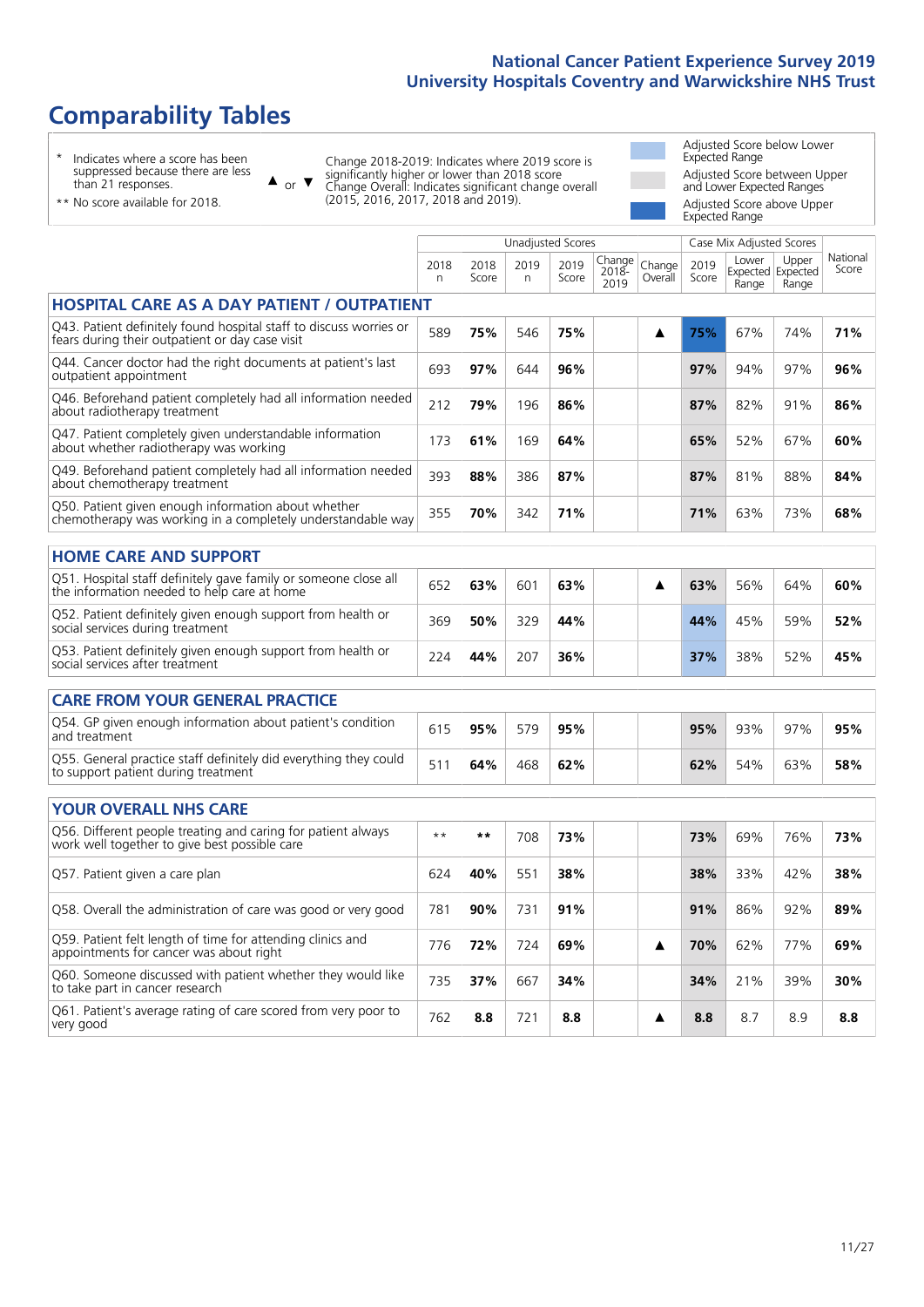# **Tumour Type Tables**

- \* Indicates where a score has been suppressed because there are less than 21 responses.
- n.a. Indicates that there were no respondents for that tumour group.

| <b>SEEING YOUR GP</b>                           |            |              |               |                   |                |                |                     |             | Tumour Group |         |                                                           |                 |                      |       |                |
|-------------------------------------------------|------------|--------------|---------------|-------------------|----------------|----------------|---------------------|-------------|--------------|---------|-----------------------------------------------------------|-----------------|----------------------|-------|----------------|
|                                                 |            | Brain<br>CNS | <b>Breast</b> | Colorectal<br>LGT | Gynaecological | Haematological | Head and<br>Neck    | <b>Dung</b> | Prostate     | Sarcoma | Skin                                                      | Upper<br>Gastro | Urological           | Other | All<br>Cancers |
| Q1. Saw GP once or twice before being told they | Trust      | $\star$      |               | 96% 71%           | 79% 62%        |                | $\star$             |             | 68% 82%      |         |                                                           |                 | 100% 75% 83% 62% 78% |       |                |
| needed to go to hospital                        | National   | 59%          |               | 94% 75% 77%       |                |                |                     |             |              |         | 67%   79%   71%   82%   71%   90%   74%   83%   74%   79% |                 |                      |       |                |
| Q2. Patient thought they were seen as soon as   | Trust      | $\star$      |               | 88% 82%           |                |                | 76% 82% 91% 91% 75% |             |              | $\star$ |                                                           |                 | 90% 85% 90% 72% 83%  |       |                |
| necessary                                       | National I |              |               |                   |                |                |                     |             |              |         | 79% 89% 83% 81% 82% 81% 84% 86% 69% 85% 79% 85% 79% 84%   |                 |                      |       |                |

#### **DIAGNOSTIC TESTS** Tumour Group

|                                                   |                                                                  | Brain   | <b>Breast</b> | olorectal.<br>LGT | $\overline{\sigma}$<br>Gynaecologic | Haematological | Head and<br>Neck | Lung    | Prostate | Sarcoma             | Skin | Upper<br>Gastro | rological                                               | Other       | All<br>Cancers |
|---------------------------------------------------|------------------------------------------------------------------|---------|---------------|-------------------|-------------------------------------|----------------|------------------|---------|----------|---------------------|------|-----------------|---------------------------------------------------------|-------------|----------------|
| Q5. Received all the information needed about     | Trust                                                            | $\star$ |               | 98% 94%           | 98%                                 | 97%            | $\ast$           |         | 96% 96%  |                     |      | 100% 94%        |                                                         | 98% 94% 96% |                |
| the test                                          | National                                                         | 93%     | 95%           | 95%               | 93%                                 |                |                  |         |          | 95% 93% 95% 95% 93% | 96%  | 95%             |                                                         | 95% 95% 95% |                |
| Q6. The length of time waiting for the test to be | Trust                                                            | $\star$ |               | 94% 84%           | 90%                                 | 88%            | $\star$          |         | 89% 82%  | $\star$             |      |                 | 80% 85% 82% 75% 86%                                     |             |                |
| done was about right                              | <b>National</b>                                                  |         |               |                   |                                     |                |                  |         |          |                     |      |                 | 84% 91% 88% 86% 89% 88% 87% 87% 81% 87% 84% 87% 86% 88% |             |                |
| Q7. Test results explained in completely          | Trust                                                            | $\star$ |               | 77% 72% 71% 78%   |                                     |                | $\star$          | 85% 80% |          | $\star$             |      |                 | 88% 77% 93% 73% 77%                                     |             |                |
| understandable way                                | National 71% 83% 82% 77% 77% 79% 80% 80% 78% 84% 75% 80% 76% 80% |         |               |                   |                                     |                |                  |         |          |                     |      |                 |                                                         |             |                |

| <b>FINDING OUT WHAT WAS WRONG WITH YOU</b>        |              |         |               |                             |                                               |                   |                  |                 | <b>Tumour Group</b> |         |      |                 |             |                     |                |
|---------------------------------------------------|--------------|---------|---------------|-----------------------------|-----------------------------------------------|-------------------|------------------|-----------------|---------------------|---------|------|-----------------|-------------|---------------------|----------------|
|                                                   |              | Brain   | <b>Breast</b> | olorectal.<br>LGT<br>$\cup$ | Gynaecological                                | aematologica<br>Ĩ | Head and<br>Neck | Lung            | Prostate            | Sarcoma | Skin | Upper<br>Gastro | Urological  | Other               | All<br>Cancers |
| Q10. Patient told they could bring a family       | <b>Trust</b> | $\star$ | 73% l         | 83%                         | 81%                                           |                   | 61% 76% 72%      |                 | 171%                | $\ast$  | 54%  | 71%             | 74% 71%     |                     | 72%            |
| member or friend when first told they had cancer  | National     | 85%     | 82%           | 82%                         | 71%                                           | 71%               | 71%              | 77% 79%         |                     | 73%     | 69%  | 76%             | 73%         | 75%                 | 77%            |
| Q11. Patient felt they were told sensitively that | Trust        | $\star$ |               | 83% 85%                     | 79%                                           |                   |                  | 88% 83% 91% 88% |                     | $\ast$  |      |                 |             | 86% 81% 84% 83% 84% |                |
| they had cancer                                   | National     | 79%     |               |                             | 89%   87%   82%   84%   87%   83%   86%   84% |                   |                  |                 |                     |         |      |                 |             | 89% 81% 84% 83% 86% |                |
| Q12. Patient completely understood the            | Trust        | $\star$ | 75%           | 73%                         | 80%                                           |                   |                  | 59% 70% 75% 75% |                     | $\ast$  | 76%  |                 | 80% 84% 73% |                     | 173%           |
| explanation of what was wrong                     | National     | 66%     | 77%           | 79%                         | 73%                                           | 60%               |                  | 78% 76% 79%     |                     | 67%     |      |                 | 80% 70% 77% |                     | 70% 73%        |
| Q13. Patient given easy to understand written     | Trust        | $\star$ | 69%           | 73%                         | 78%                                           | 83%               | $\star$          |                 | 78% 85%             | $\star$ | 92%  | 65%             |             | 76% 72%             | 75%            |
| information about the type of cancer they had     | National     | $66\%$  | 78%           | 73%                         | 71%                                           | 76%               |                  | 69% 67% 83%     |                     |         |      | 67%   84%   67% | 74%         | 65%                 | 74%            |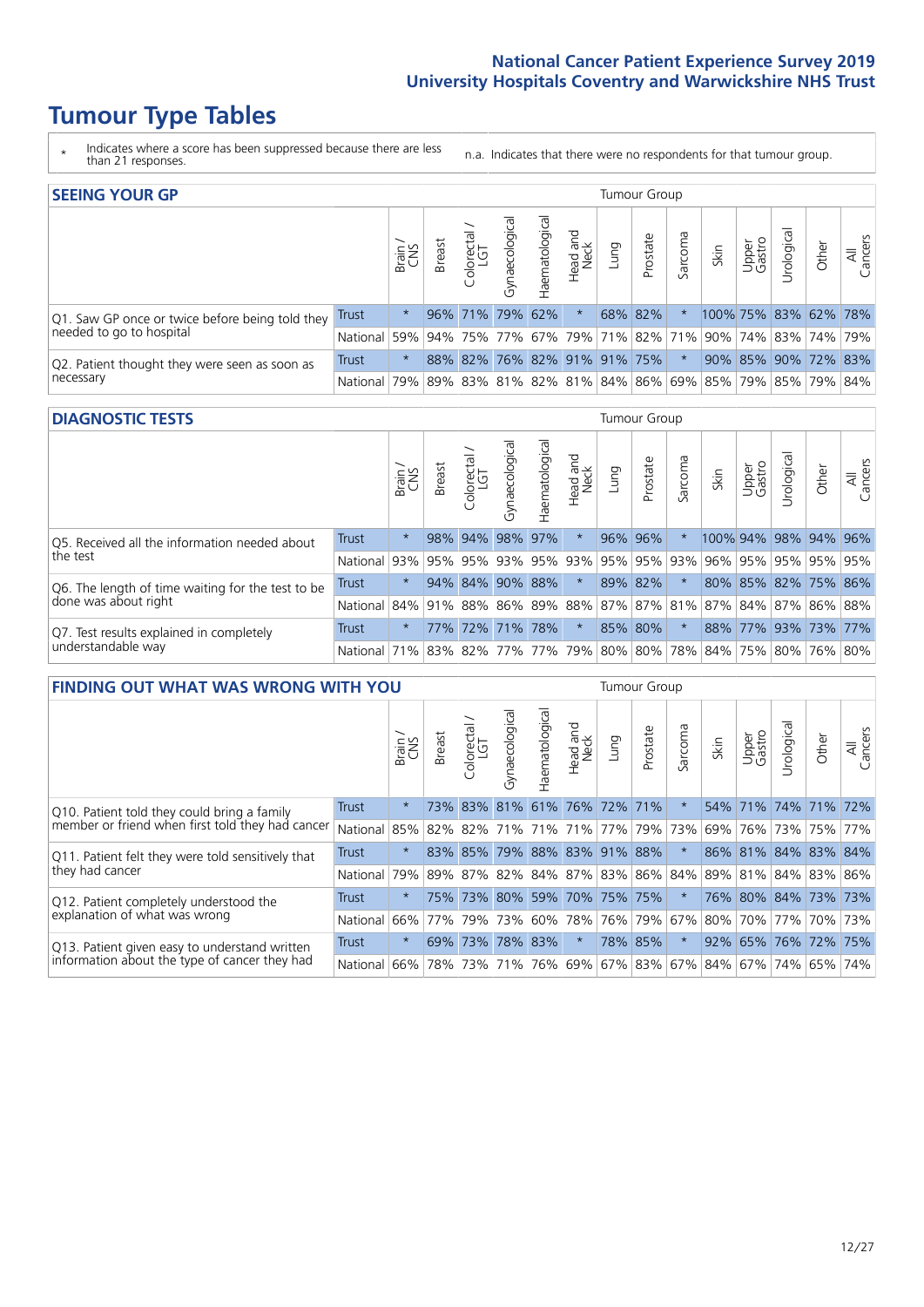# **Tumour Type Tables**

- \* Indicates where a score has been suppressed because there are less than 21 responses.
- n.a. Indicates that there were no respondents for that tumour group.

| <b>DECIDING THE BEST TREATMENT FOR YOU</b>         |          |         |               |                             |     | Tumour Group<br>Haematological<br>Gynaecological<br>Jrological<br>ad and<br>Neck<br>arcoma<br>Prostate<br>All<br>Cancers<br>Upper<br>Gastro<br>Other<br>Lung<br>Skin<br>Head<br>vī.<br>83% 91%<br> 93%<br>84%<br>$\star$<br>100% 90%<br>93% 87%<br>85%<br>82% 87%<br>84% 83%<br>83%<br>81%<br>79% 83%<br>89%<br>83% |         |                         |         |          |                                         |     |             |                     |      |  |  |
|----------------------------------------------------|----------|---------|---------------|-----------------------------|-----|---------------------------------------------------------------------------------------------------------------------------------------------------------------------------------------------------------------------------------------------------------------------------------------------------------------------|---------|-------------------------|---------|----------|-----------------------------------------|-----|-------------|---------------------|------|--|--|
|                                                    |          | Brain   | <b>Breast</b> | olorectal.<br>LGT<br>$\cup$ |     |                                                                                                                                                                                                                                                                                                                     |         |                         |         |          |                                         |     |             |                     |      |  |  |
| Q14. Patient felt that treatment options were      | Trust    | $\star$ | 78%           | 85%                         | 86% |                                                                                                                                                                                                                                                                                                                     |         |                         |         |          |                                         |     |             |                     |      |  |  |
| completely explained                               | National | 85%     | 85%           | 85%                         | 85% |                                                                                                                                                                                                                                                                                                                     |         |                         |         |          |                                         |     |             |                     |      |  |  |
| Q15. Patient felt possible side effects were       | Trust    | $\star$ | 67%           | 75%                         | 86% |                                                                                                                                                                                                                                                                                                                     | 70% 81% |                         | 55% 76% |          | $86\%$                                  |     |             | 85% 86% 73%         | 174% |  |  |
| definitely explained in an understandable way      | National | 69%     | 74%           | 76%                         | 75% | 69%                                                                                                                                                                                                                                                                                                                 | 73%     |                         | 74% 73% | 73%      | 77%                                     | 72% | 71%         | 70% 73%             |      |  |  |
| Q16. Patient definitely given practical advice and | Trust    | $\star$ | 74%           | 70%                         | 83% | 63% 86%                                                                                                                                                                                                                                                                                                             |         | 72% 61%                 |         | $^\star$ | 83%                                     | 74% |             | 74% 67% 71%         |      |  |  |
| support in dealing with side effects of treatment  | National | 63%     | 70%           | 70%                         | 69% | 65%                                                                                                                                                                                                                                                                                                                 |         | 70% 69% 65%             |         | 66%      | 71%                                     | 66% |             | 63% 64%             | 67%  |  |  |
| Q17. Patient definitely told about side effects    | Trust    | $\star$ | 54%           | 57%                         | 62% | 50%                                                                                                                                                                                                                                                                                                                 | $\star$ |                         | 42% 75% | $^\star$ | $\star$                                 | 74% |             | 77% 57% 60%         |      |  |  |
| that could affect them in the future               | National | 62%     | 57%           | 59%                         |     | 56% 51%                                                                                                                                                                                                                                                                                                             | 64%     |                         | 56% 66% | 54%      | 66%                                     |     | 53% 56% 52% |                     | 57%  |  |  |
| Q18. Patient definitely involved as much as they   | Trust    | $\star$ | 79%           |                             |     |                                                                                                                                                                                                                                                                                                                     |         | 78% 84% 78% 82% 83% 85% |         | $^\ast$  |                                         |     |             | 96% 91% 86% 82% 82% |      |  |  |
| wanted in decisions about care and treatment       | National |         |               |                             |     |                                                                                                                                                                                                                                                                                                                     |         |                         |         |          | 79% 81% 83% 81% 80% 81% 81% 84% 81% 87% | 79% |             | 79% 78% 81%         |      |  |  |

#### **CLINICAL NURSE SPECIALIST (CNS)** Tumour Group

|                                             |                          | Brain   | <b>Breast</b> | olorectal<br>LGT<br>U | aecologic<br>Š | ক<br>aematologic | Head and<br>Neck | <b>Dung</b>                                     | Prostate | Sarcoma | Skin | Upper<br>Gastro     | σ<br>rologica | Other       | All<br>Cancers |
|---------------------------------------------|--------------------------|---------|---------------|-----------------------|----------------|------------------|------------------|-------------------------------------------------|----------|---------|------|---------------------|---------------|-------------|----------------|
| Q19. Patient given the name of a CNS who    | Trust                    | $\star$ |               | 98% 98%               | 98%            |                  |                  | 95% 86% 90% 95%                                 |          |         |      | 100% 92%            |               | 85% 96% 95% |                |
| would support them through their treatment  | National                 | 95%     |               | 95% 92% 95%           |                |                  |                  | 92% 91% 94% 91% 91% 91% 93% 85% 89%             |          |         |      |                     |               |             | 92%            |
| Q20. Patient found it very or quite easy to | <b>Trust</b>             | $\star$ |               | 87% 91% 89% 85%       |                |                  | $\star$          | 92% 73%                                         |          | $\star$ |      | 91% 89% 85% 82% 87% |               |             |                |
| contact their CNS                           | National                 | 86%     |               |                       |                |                  |                  | 84% 88% 85% 87% 86% 86% 80% 86% 90% 85% 83% 83% |          |         |      |                     |               |             | 85%            |
| Q21. Patient got understandable answers to  | Trust                    | $\star$ |               | $90\%$ 91%            | 91%            | 82%              | $\ast$           | 100% 79%                                        |          | $\star$ |      | 96% 86% 86% 83% 88% |               |             |                |
| important questions all or most of the time | National 82% 87% 89% 86% |         |               |                       |                |                  |                  | 89% 88% 86% 87% 87% 93% 86% 87% 86%             |          |         |      |                     |               |             | 87%            |

| <b>SUPPORT FOR PEOPLE WITH CANCER</b>                                                             |              |         |               |            |                |                |                        |             | Tumour Group |                  |         |                 |             |         |                |
|---------------------------------------------------------------------------------------------------|--------------|---------|---------------|------------|----------------|----------------|------------------------|-------------|--------------|------------------|---------|-----------------|-------------|---------|----------------|
|                                                                                                   |              | Brain   | <b>Breast</b> | Colorectal | Gynaecological | Haematological | ad and<br>Neck<br>Head | <b>Dung</b> | Prostate     | arcoma<br>$\sim$ | Skin    | Upper<br>Gastro | Jrological  | Other   | All<br>Cancers |
| Q22. Hospital staff gave information about<br>support or self-help groups for people with         | <b>Trust</b> | $\star$ | 96%           | 86%        | 89%            | 76%            | $\star$                | 88%         | 80%          | $\star$          |         | 91%             | 88%         | 79%     | 86%            |
| cancer                                                                                            | National     | 92%     | 92%           | 88%        | 87%            | 86%            | 88%                    | 87%         | 91%          | 86%              | 90%     | 88%             | 81%         | 83%     | 88%            |
| Q23. Hospital staff discussed or gave information<br>about the impact cancer could have on day to | Trust        | $\star$ | 90%           | 83%        | 94%            | 84%            | $\star$                | $\star$     | 86%          | $\star$          |         | 83%             | 89%         |         | 78% 85%        |
| day activities                                                                                    | National     | 84%     |               | 86% 85%    | 82%            | 84%            | 84%                    | 83%         | 88%          | 81%              | 86%     | 83%             |             | 78% 79% | 84%            |
| Q24. Hospital staff gave information on getting                                                   | Trust        | $\star$ | $84\%$        | 50%        |                | 80% 47%        | $\star$                |             | 78% 62%      | $\star$          | $\ast$  |                 | 71% 35% 75% |         | 68%            |
| financial help or possible benefits                                                               | National     | 78%     |               | 68% 61%    |                | 66% 61%        | 67%                    |             | 72% 55%      | 64%              | 60%     | 64%             | 47%         | 59%     | 63%            |
| Q25. Hospital staff told patient they could get                                                   | Trust        | $\star$ | 88%           | 73%        |                | 81% 83%        | $\star$                | $^\star$    | 76%          | $\star$          | $\star$ | 87%             | $\star$     |         | 82% 82%        |
| free prescriptions                                                                                | National     | 82%     |               | 81% 83%    | 79%            |                | 87% 84% 86% 80%        |             |              | 78%              | 71%     | 84%             | 73%         | 81%     | 82%            |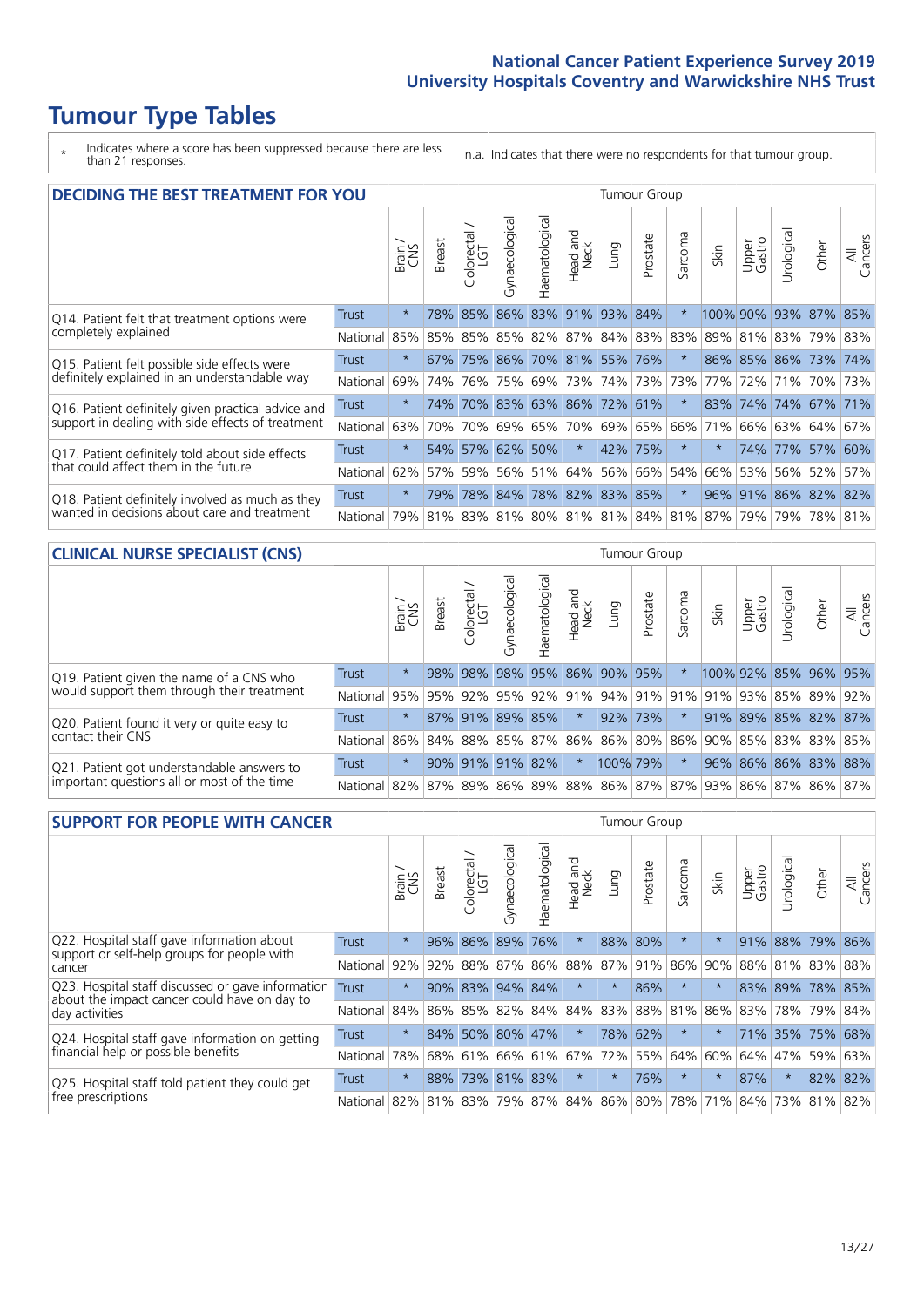# **Tumour Type Tables**

- \* Indicates where a score has been suppressed because there are less than 21 responses.
- n.a. Indicates that there were no respondents for that tumour group.

| <b>OPERATIONS</b>                                |            |              |               |                   |                   |                                         |                  |         | Tumour Group |         |                             |                 |            |                 |                |
|--------------------------------------------------|------------|--------------|---------------|-------------------|-------------------|-----------------------------------------|------------------|---------|--------------|---------|-----------------------------|-----------------|------------|-----------------|----------------|
|                                                  |            | Brain<br>CNS | <b>Breast</b> | Colorectal<br>LGT | ত<br>Gynaecologic | Haematological                          | Head and<br>Neck | Lung    | Prostate     | Sarcoma | Skin                        | Upper<br>Gastro | Urological | Other           | All<br>Cancers |
| Q27. Beforehand, patient had all the information | Trust      | $\star$      |               | 93% 100% 91%      |                   |                                         | $\star$          | $\star$ | 92%          | $\star$ |                             |                 |            | 96% 98% 97% 94% |                |
| needed about the operation                       | National   |              |               | 96% 97% 96%       | 96%               | 94% 96% 95% 97% 95% 96% 96% 95% 95% 96% |                  |         |              |         |                             |                 |            |                 |                |
| Q28. Afterwards, staff completely explained how  | Trust      | $\star$      |               | 85% 81%           | 88%               |                                         | $\star$          | $\star$ | 87%          | $\star$ |                             |                 |            | 85% 81% 76% 83% |                |
| operation had gone in understandable way         | National I | 76%          |               | 79% 83%           | 79%               | $ 78\% 79\% 79\% $                      |                  |         | 78%          |         | 80%   82%   79%   76%   77% |                 |            |                 | 79%            |

#### **HOSPITAL CARE AS AN INPATIENT** Tumour Group

|                                                                                                   |              | Brain   | Breast | ╮<br>Colorectal /<br>LGT | Gynaecological  | Haematological | Head and<br>Neck | Lung                    | Prostate | Sarcoma | Skin    | Upper<br>Gastro | Urological              | Other   | All<br>Cancers |
|---------------------------------------------------------------------------------------------------|--------------|---------|--------|--------------------------|-----------------|----------------|------------------|-------------------------|----------|---------|---------|-----------------|-------------------------|---------|----------------|
| Q30. Hospital staff didn't talk in front of patient                                               | <b>Trust</b> | $\star$ | 87%    |                          | 77% 85%         | 86%            | $\star$          | $\star$                 | 88%      | $\star$ | $\star$ |                 | 79% 88% 78% 83%         |         |                |
| as if patient wasn't there                                                                        | National     | 81%     | 86%    | 81%                      | 83%             | 84%            | 83%              | 81%                     | 88%      | 86%     | 86%     | 81%             | 83%                     | 82%     | 84%            |
| O31. Patient had confidence and trust in all                                                      | <b>Trust</b> | $\star$ |        | 84% 81%                  | 78%             | 78%            | $\star$          | $\star$                 | 90%      | $\star$ | $\ast$  | 82%             | 93% 74% 83%             |         |                |
| doctors treating them                                                                             | National 82% |         |        | 83% 85%                  |                 | 83% 82%        |                  | 87% 83%                 | 89%      | 86%     | 85%     |                 | 81% 85%                 | 80% 84% |                |
| Q32. Patient's family or someone close definitely<br>felt able to talk to a doctor                | <b>Trust</b> | $\star$ |        |                          | 67% 74% 80% 73% |                | $\star$          | $\star$                 | 63%      | $\star$ | $\star$ |                 | 69% 90% 59% 71%         |         |                |
|                                                                                                   | National 67% |         | 72%    | 73%                      |                 | 72% 74%        | 75%              | 74%                     | 72%      | 71%     | 74%     |                 | 73% 71%                 | 69%     | 72%            |
| Q33. Patient had confidence and trust in all the<br>ward nurses treating them                     | Trust        | $\star$ |        |                          | 64% 64% 69% 71% |                | $\star$          | $\star$                 | 74%      | $\star$ | $\star$ |                 | 72% 71% 62% 68%         |         |                |
|                                                                                                   | National     | 72%     | 73%    | 72%                      |                 | 71% 77%        | 75%              | 77%                     | 79%      | 74%     | 75%     |                 | 73% 77%                 | 69%     | 74%            |
| Q34. Patient thought there were always or nearly<br>always enough nurses on duty to care for them | <b>Trust</b> | $\star$ | 63%    | 62%                      | 58% 53%         |                | $\star$          | $\star$                 | 65%      | $\star$ | $\star$ |                 | 74% 59% 62%             |         | 61%            |
|                                                                                                   | National     | 68%     | 64%    | 62%                      |                 | 63% 63%        | 65%              | 68%                     | 72%      | 65%     | 70%     | 65%             | 66%                     | 60%     | 64%            |
| Q35. All hospital staff asked patient what name                                                   | Trust        | $\star$ |        |                          | 64% 57% 51% 74% |                | $\star$          | $\star$                 | 58%      | $\star$ | $\star$ |                 | 77% 73% 66% 64%         |         |                |
| they prefer to be called by                                                                       | National     | 68%     |        | 62% 74%                  |                 | 65% 72%        |                  | 71% 76%                 | 72%      | 74%     | 70%     | 78%             | 76%                     | 69%     | 71%            |
| Q36. Patient always given enough privacy when                                                     | Trust        | $\star$ |        |                          | 76% 81% 72% 84% |                | $\star$          | $\star$                 | 79%      | $\star$ | $\ast$  | 82%             | 93% 69% 80%             |         |                |
| discussing condition or treatment                                                                 | National     | 78%     |        |                          | 84% 85% 81% 86% |                | 87%              | 84%                     | 88%      | 84%     | 84%     |                 | 84% 85%                 | 82%     | 85%            |
| Q37. Patient definitely found hospital staff to                                                   | <b>Trust</b> | $\star$ | 54%    |                          | 46% 46% 54%     |                | $\star$          | $\star$                 | 40%      | $\star$ | $\star$ |                 | 61% 69% 41%             |         | 50%            |
| discuss worries or fears during their inpatient visit                                             | National     | 45%     |        | 51% 55%                  |                 | 51% 56%        | 52%              | 49%                     | 53%      | 54%     | 51%     |                 | 53% 49%                 | 46% 52% |                |
| Q38. Hospital staff definitely did everything they                                                | Trust        | $\star$ |        |                          | 75% 81% 83% 83% |                | $\star$          | $\star$                 | 78%      | $\star$ | $\star$ |                 | 86% 91%                 | 78% 82% |                |
| could to help control pain                                                                        | National     | 85%     | 83%    | 84%                      | 82%             | 82%            | 80%              | 84%                     | 85%      | 83%     | 85%     | 82%             | 81%                     | 82%     | 83%            |
| Q39. Patient always felt they were treated with                                                   | Trust        | $\star$ | 84%    |                          | 79% 83% 86%     |                | $\star$          | $\star$                 | 88%      | $\star$ | $\star$ |                 | 90% 93%                 | 76% 85% |                |
| respect and dignity while in hospital                                                             | National 85% |         |        | 87% 87%                  | 85% 89%         |                |                  | 87% 88%                 | 91%      | 89%     | 89%     |                 | 88% 90% 86% 88%         |         |                |
| Q40. Patient given clear written information<br>about what should or should not do after leaving  | Trust        | $\star$ | 92%    | 77%                      | 92%             | 73%            | $\star$          | $\star$                 | 93%      | $\star$ | $\star$ | 87%             | 86%                     | 74% 84% |                |
| hospital                                                                                          | National 80% |         | 89%    | 86%                      |                 | 86% 83%        |                  | 87% 82%                 | 91%      | 85%     | 90%     |                 | 82% 87%                 | 83%     | 86%            |
| Q41. Hospital staff told patient who to contact<br>if worried about condition or treatment after  | <b>Trust</b> | $\star$ | 97%    |                          | 92% 100% 85%    |                | $\star$          | $\star$                 | 93%      | $\star$ | $\star$ |                 | 97% 95% 80% 91%         |         |                |
| leaving hospital                                                                                  | National 94% |         |        |                          |                 |                |                  | 95% 95% 93% 96% 93% 92% | 96%      |         |         |                 | 94% 95% 92% 92% 93% 94% |         |                |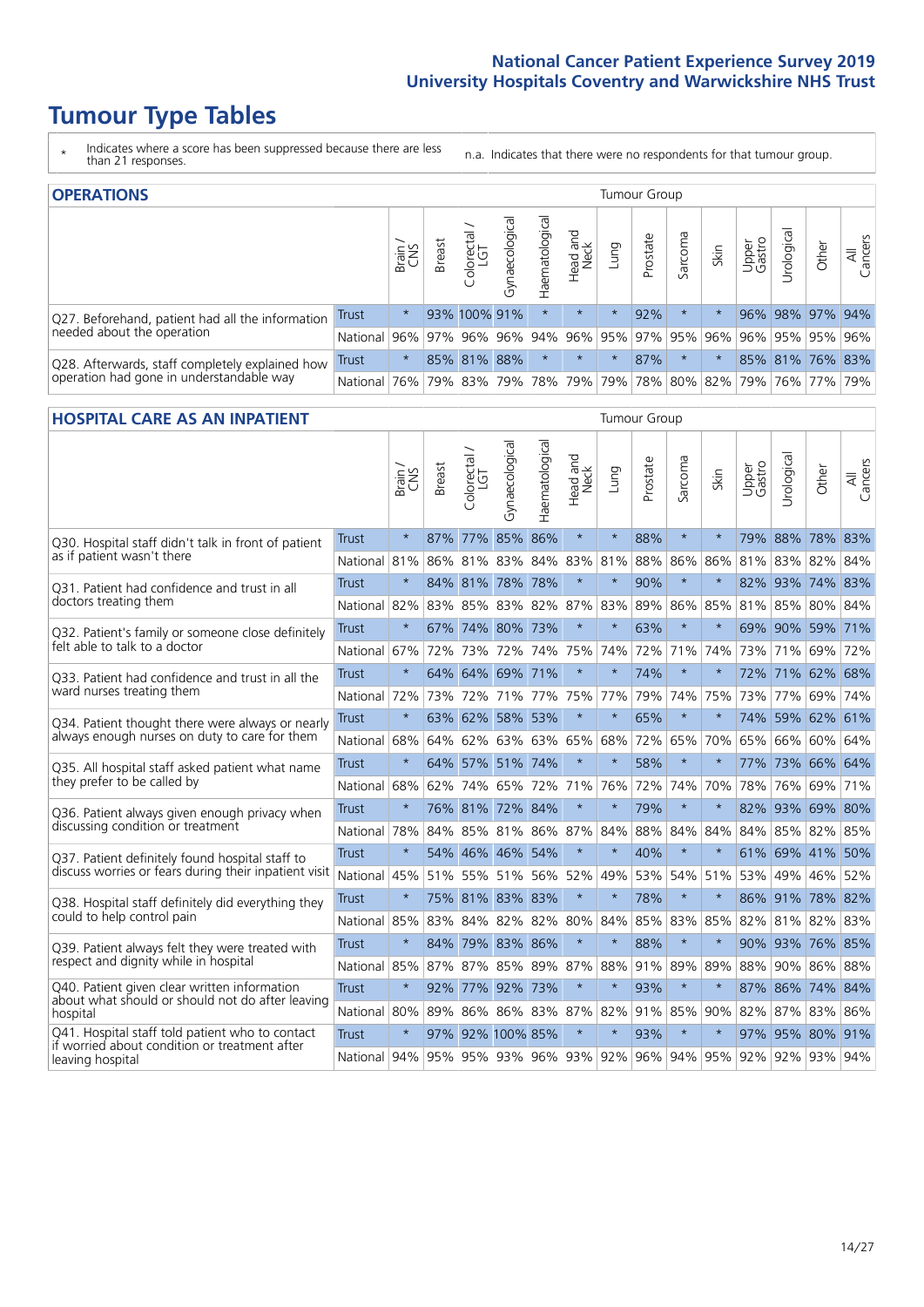# **Tumour Type Tables**

\* Indicates where a score has been suppressed because there are less than 21 responses.

n.a. Indicates that there were no respondents for that tumour group.

| <b>HOSPITAL CARE AS A DAY PATIENT / OUTPATIENT</b>                                                                       | <b>Tumour Group</b> |              |               |                              |                |                |                      |         |          |                          |         |                 |            |         |                |
|--------------------------------------------------------------------------------------------------------------------------|---------------------|--------------|---------------|------------------------------|----------------|----------------|----------------------|---------|----------|--------------------------|---------|-----------------|------------|---------|----------------|
|                                                                                                                          |                     | Brain<br>CNS | <b>Breast</b> | ー<br>olorectal /<br>LGT<br>Ũ | Gynaecological | Haematological | and<br>Neck<br>Head. | Lung    | Prostate | arcoma<br>$\overline{ }$ | Skin    | Upper<br>Gastro | Jrological | Other   | All<br>Cancers |
| Q43. Patient definitely found hospital staff to<br>discuss worries or fears during their outpatient or<br>day case visit | <b>Trust</b>        | $\star$      | 72%           | 72%                          | 84%            | 77%            | $\star$              | 84%     | 70%      | $\star$                  |         | 76%             | 78%        | 72%     | 75%            |
|                                                                                                                          | National            | 66%          | 68%           | 73%                          | 70%            | 73%            | 72%                  | 70%     | 74%      | 72%                      | 72%     | 71%             | 67%        | 68%     | 71%            |
| Q44. Cancer doctor had the right documents at<br>patient's last outpatient appointment                                   | Trust               | $\star$      | 95%           | 97%                          |                |                | 98% 100% 100% 96%    |         | 91%      | $\star$                  | 96%     | 100% 96%        |            | 93%     | 96%            |
|                                                                                                                          | National            | 94%          | 96%           | 96%                          | 96%            | 97%            | 96%                  | 96%     | 96%      | 96%                      | 96%     | 94%             | 96%        | 95%     | 96%            |
| Q46. Beforehand patient completely had                                                                                   | <b>Trust</b>        | $\star$      | 86%           | $\star$                      |                | $\star$        | $\star$              | $\star$ | $\star$  | n.a.                     |         | $\star$         | $\star$    | $\star$ | 86%            |
| all information needed about radiotherapy<br>treatment                                                                   | National            | 91%          | 88%           | 83%                          | 88%            | 84%            | 86%                  | 86%     | 88%      | 88%                      | 84%     | 86%             | 83%        | 84%     | 86%            |
| Q47. Patient completely given understandable                                                                             | <b>Trust</b>        | $\star$      | 65%           | $\star$                      | $\star$        | $\star$        | $\star$              | $\star$ | $\star$  | n.a.                     | $\star$ | $\star$         | $\star$    | $\star$ | 64%            |
| information about whether radiotherapy was<br>working                                                                    | National            | 56%          | 60%           | 57%                          | 61%            | 62%            | 63%                  | 59%     | 60%      | 67%                      | 57%     | 52%             | 59%        | 59%     | 60%            |
| Q49. Beforehand patient completely had all                                                                               | <b>Trust</b>        | $\star$      | 83%           | 88%                          | 85%            | 88%            | $\star$              | $\star$ | $\star$  | $\star$                  |         | 93%             | 90%        | 85%     | 87%            |
| information needed about chemotherapy<br>treatment                                                                       | National            | 80%          | 82%           | 86%                          | 87%            | 85%            | 79%                  | 84%     | 86%      | 86%                      | 90%     | 84%             | 85%        | 85%     | 84%            |
| Q50. Patient given enough information about                                                                              | Trust               | $\star$      | 71%           | 60%                          | 79%            | 76%            | $\star$              | $\star$ | $\star$  | $\star$                  | $\star$ | 68%             | $^\star$   | 80%     | 71%            |
| whether chemotherapy was working in a<br>completely understandable way                                                   | National            | 54%          | 62%           | 64%                          |                | 68% 75%        |                      | 57% 67% | 66%      | 71%                      | 79%     | 61%             | 68%        | 69%     | 68%            |

#### **HOME CARE AND SUPPORT** Tumour Group

|                                                                                                                   |              | Brain   | <b>Breast</b> | Colorectal<br>LGT | ᢛ<br>Gynaecologic | Haematological | ad and<br>Neck<br>Head | <b>Dung</b> | Prostate | Sarcoma | Skin    | Upper<br>Gastro | Urological | Other           | All<br>Cancers |
|-------------------------------------------------------------------------------------------------------------------|--------------|---------|---------------|-------------------|-------------------|----------------|------------------------|-------------|----------|---------|---------|-----------------|------------|-----------------|----------------|
| Q51. Hospital staff definitely gave family or<br>someone close all the information needed to<br>help care at home | <b>Trust</b> | $\star$ |               | 62% 53%           |                   |                | 69% 63% 71%            | 76%         | 58%      | $\ast$  |         | 76%             |            | 69% 60% 63%     |                |
|                                                                                                                   | National     | 58%     |               | 58% 63%           | 57%               | 62%            | 67%                    | 59%         | 61%      | 62% 65% |         | 60%             |            | 59% 55%         | 60%            |
| Q52. Patient definitely given enough support<br>from health or social services during treatment                   | Trust        | $\star$ |               | 49% 44%           | $\star$           | 34%            | $\star$                | $\star$     | 36%      | $\star$ |         |                 |            | 50% 43% 47% 44% |                |
|                                                                                                                   | National     | 42%     | 52%           | 60%               |                   | 45% 51%        | 59%                    | 50%         | 48%      |         | 53% 57% | 54%             | 48% 51%    |                 | 52%            |
| Q53. Patient definitely given enough support<br>from health or social services after treatment                    | <b>Trust</b> | $\star$ |               | 36% 40%           | $\star$           | 18%            | $\star$                | $\star$     | $\star$  | $\star$ | $\star$ | 52%             | $\star$    | $\star$         | 36%            |
|                                                                                                                   | National     | 39%     |               | 41% 53%           | 39%               | 43%            | 56%                    | 40%         | 46%      |         | 48% 59% | 47%             | 44%        | 44%             | 45%            |

| <b>CARE FROM YOUR GENERAL PRACTICE</b>                                      |              |         |               |                   |                |                |                  | Tumour Group |                             |         |      |                     |                 |       |                |  |
|-----------------------------------------------------------------------------|--------------|---------|---------------|-------------------|----------------|----------------|------------------|--------------|-----------------------------|---------|------|---------------------|-----------------|-------|----------------|--|
|                                                                             |              | Brain,  | <b>Breast</b> | Colorectal<br>LGT | Gynaecological | Haematological | Head and<br>Neck | Lung         | Prostate                    | Sarcoma | Skin | Upper<br>Gastro     | Urologica       | Other | All<br>Cancers |  |
| Q54. GP given enough information about<br>patient's condition and treatment | Trust        | $\star$ |               | 97% 93%           |                | 98% 96%        | $\star$          |              | 92% 91%                     |         |      | 95% 94% 98% 94% 95% |                 |       |                |  |
|                                                                             | National 91% |         |               | 96% 95% 95%       |                |                |                  |              | 96% 94% 94% 96% 94% 96%     |         |      | 93% 95% 94% 95%     |                 |       |                |  |
| Q55. General practice staff definitely did                                  | <b>Trust</b> | $\star$ |               | 62% 59%           |                | 67% 60%        | $\star$          | $\star$      | 64%                         | $\star$ |      |                     | 68% 67% 59% 62% |       |                |  |
| everything they could to support patient during<br>treatment                | National     | 55%     |               | 58% 59%           |                | 56% 56% 59%    |                  |              | 56% 64% 56% 65% 59% 59% 55% |         |      |                     |                 |       | 58%            |  |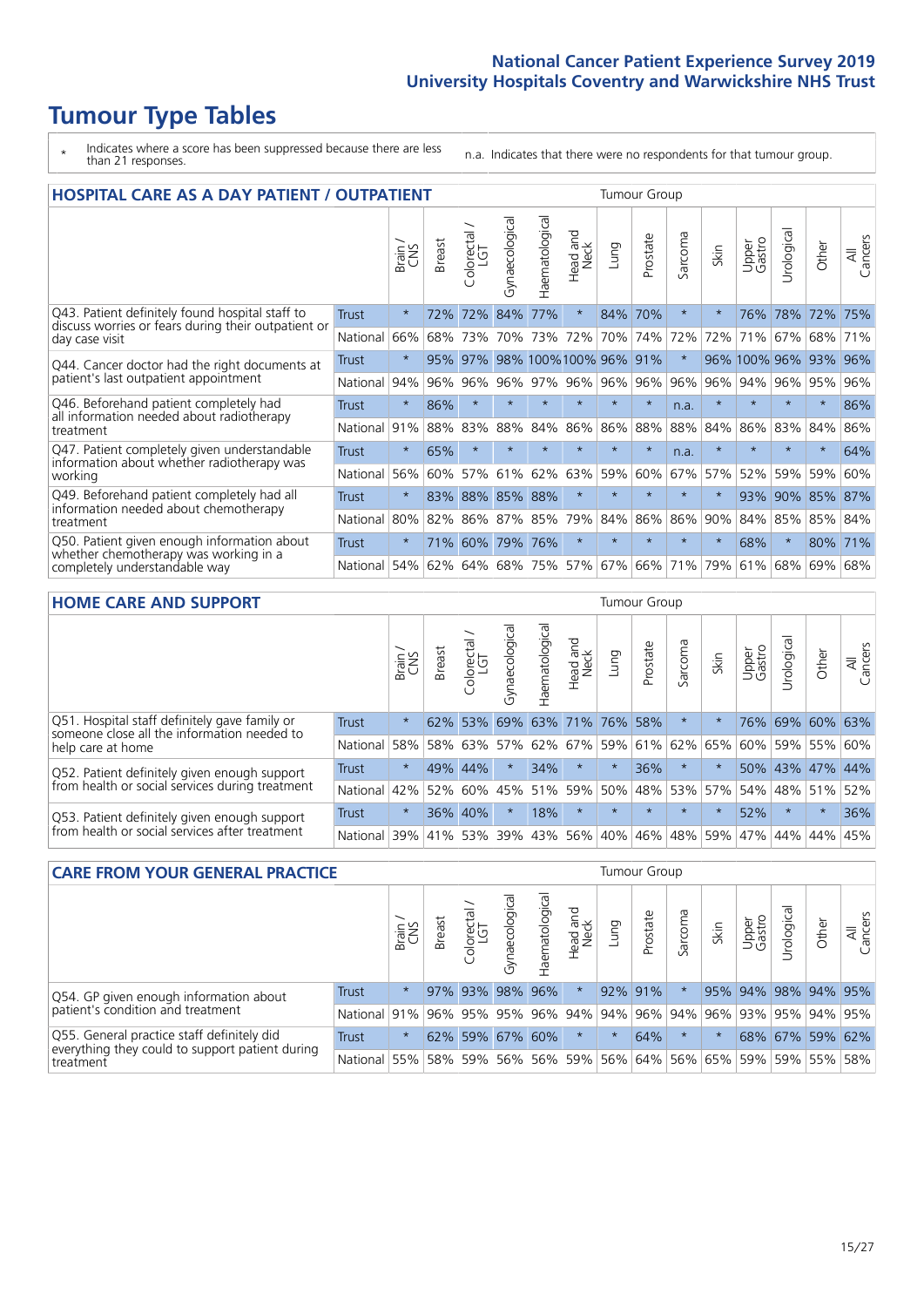# **Tumour Type Tables**

\* Indicates where a score has been suppressed because there are less than 21 responses.

n.a. Indicates that there were no respondents for that tumour group.

| <b>YOUR OVERALL NHS CARE</b>                                                                                     |              |         |               |                            |                |                |                         |      |          | <b>Tumour Group</b> |          |                 |            |       |                |  |  |  |
|------------------------------------------------------------------------------------------------------------------|--------------|---------|---------------|----------------------------|----------------|----------------|-------------------------|------|----------|---------------------|----------|-----------------|------------|-------|----------------|--|--|--|
|                                                                                                                  |              | Brain   | <b>Breast</b> | ╮<br>olorectal<br>LGT<br>Ū | Gynaecological | Haematological | aad and<br>Neck<br>Head | Lung | Prostate | Sarcoma             | Skin     | Upper<br>Gastro | Urological | Other | All<br>Cancers |  |  |  |
| Q56. Different people treating and caring for<br>patient always work well together to give best<br>possible care | Trust        | $\star$ | 71%           | 69%                        | 64%            | 80%            | 76%                     | 74%  | 70%      | $\ast$              | 79%      | 77%             | 93%        | 61%   | 73%            |  |  |  |
|                                                                                                                  | National     | 60%     | 73%           | 73%                        | 69%            | 75%            | 73%                     | 73%  | 75%      | 70%                 | 79%      | 69%             | 74%        | 68%   | 73%            |  |  |  |
| Q57. Patient given a care plan                                                                                   | Trust        | $\star$ | 44%           | 49%                        | 32%            | 28%            | $\star$                 | 24%  | 22%      | $\star$             | 68%      | 38%             | 32%        | 35%   | 38%            |  |  |  |
|                                                                                                                  | National     | 36%     | 41%           | 40%                        | 34%            | 36%            | 39%                     | 36%  | 40%      | 34%                 | 44%      | 36%             | 33%        | 31%   | 38%            |  |  |  |
| Q58. Overall the administration of care was good                                                                 | Trust        | $\star$ | 90%           | 88%                        | 85%            | 94%            | 91%                     | 97%  | 85%      | $\star$             | 100% 94% |                 | 96%        | 85%   | 91%            |  |  |  |
| or very good                                                                                                     | National     | 85%     | 90%           | 88%                        | 87%            | 91%            | 90%                     |      | 90% 88%  | 88%                 | 90%      | 86%             | 85%        | 87%   | 89%            |  |  |  |
| Q59. Patient felt length of time for attending                                                                   | Trust        | $\star$ | 62%           | 68%                        | 69%            | 71% 82% 80%    |                         |      | 69%      | $\star$             | 85%      | 70%             | 75%        | 61%   | 69%            |  |  |  |
| clinics and appointments for cancer was about<br>right                                                           | National     | 58%     | 68%           | 73%                        | 66%            | 66%            | 71%                     |      | 71% 76%  | 68%                 | 73%      | 66%             | 75%        | 64%   | 69%            |  |  |  |
| Q60. Someone discussed with patient whether                                                                      | Trust        | $\star$ | 38%           | 55%                        | 19%            | 27%            | 9%                      | 19%  | 44%      | $\star$             | 4%       | 48%             | 28%        | 34%   | 34%            |  |  |  |
| they would like to take part in cancer research                                                                  | National     | 42%     | 30%           | 32%                        | 31%            | 33%            | 21%                     | 34%  | 31%      | 36%                 | 20%      | 36%             | 21%        | 32%   | 30%            |  |  |  |
| Q61. Patient's average rating of care scored from<br>very poor to very good                                      | <b>Trust</b> | $\star$ | 8.9           | 8.6                        | 8.6            | 8.9            | 8.8                     | 9.1  | 8.6      | $\star$             | 9.3      | 8.9             | 9.0        | 8.5   | 8.8            |  |  |  |
|                                                                                                                  | National     | 8.6     | 8.9           | 8.8                        | 8.7            | 8.9            | 8.8                     | 8.8  | 8.8      | 8.8                 | 8.9      | 8.7             | 8.7        | 8.7   | 8.8            |  |  |  |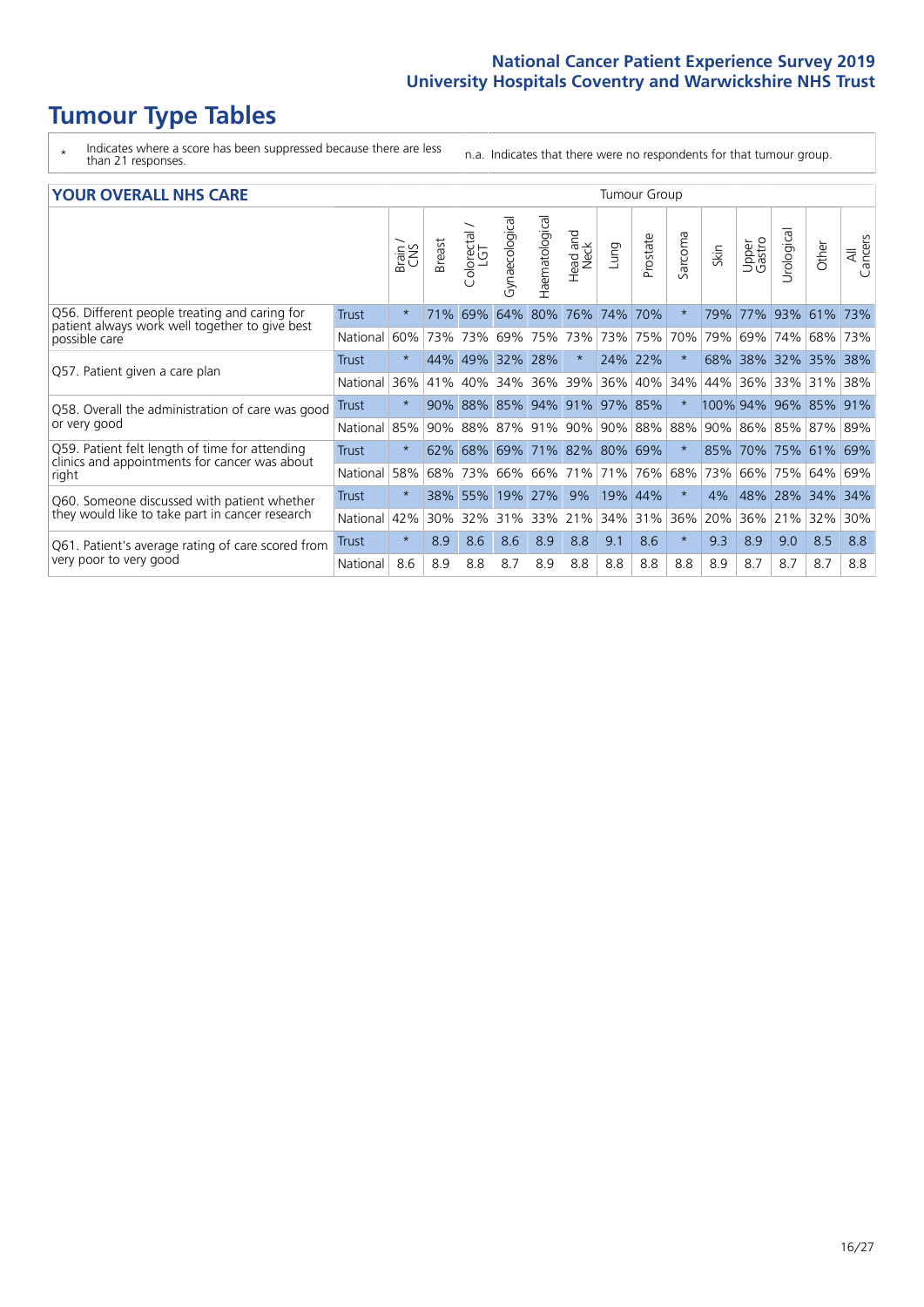### **Year on Year Charts**





#### **DIAGNOSTIC TESTS**





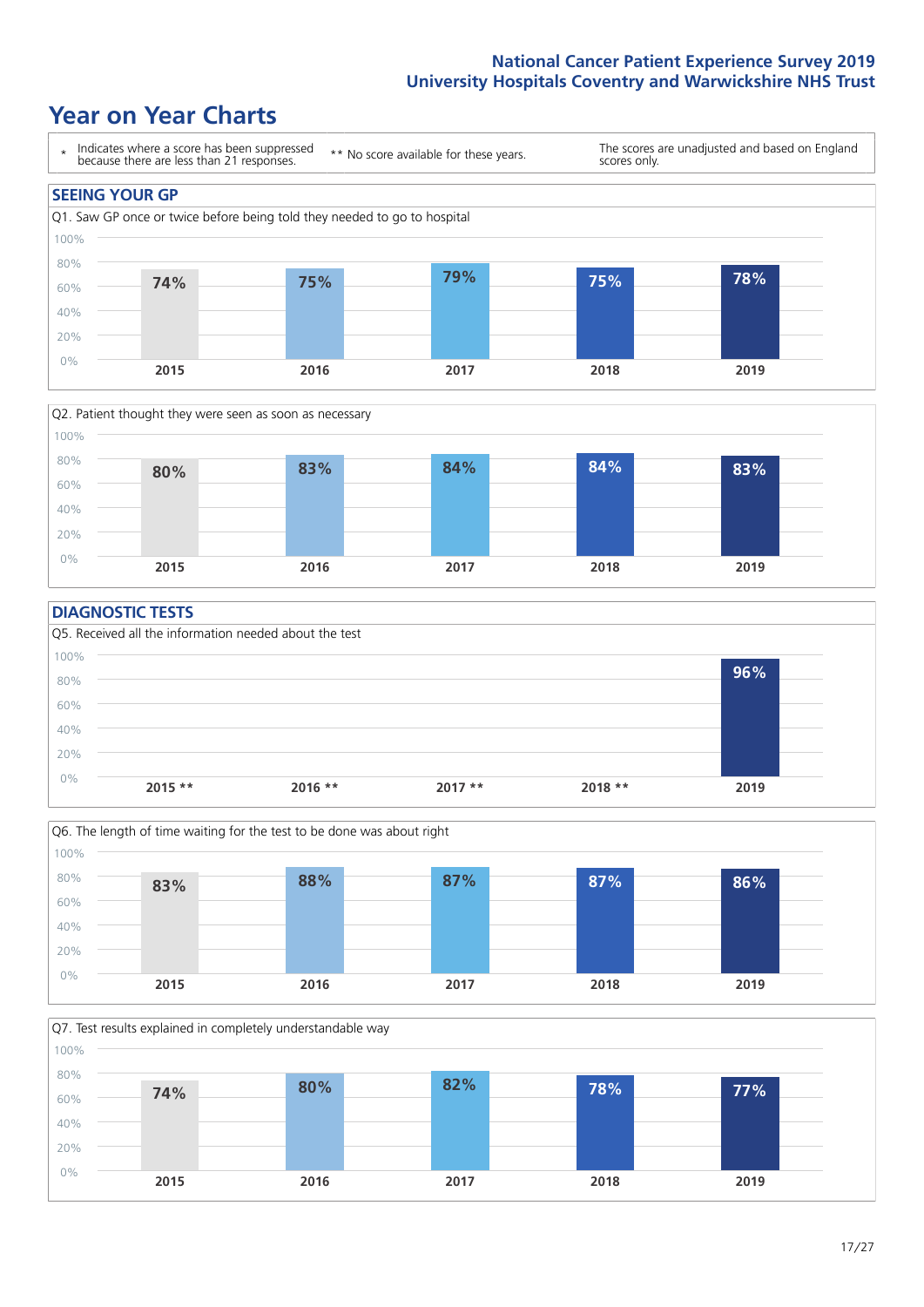### **Year on Year Charts**









#### **DECIDING THE BEST TREATMENT FOR YOU** Q14. Patient felt that treatment options were completely explained 0% 20% 40% 60% 80% 100% **2015 2016 2017 2018 2019 79% 85% 81% 83% 85%**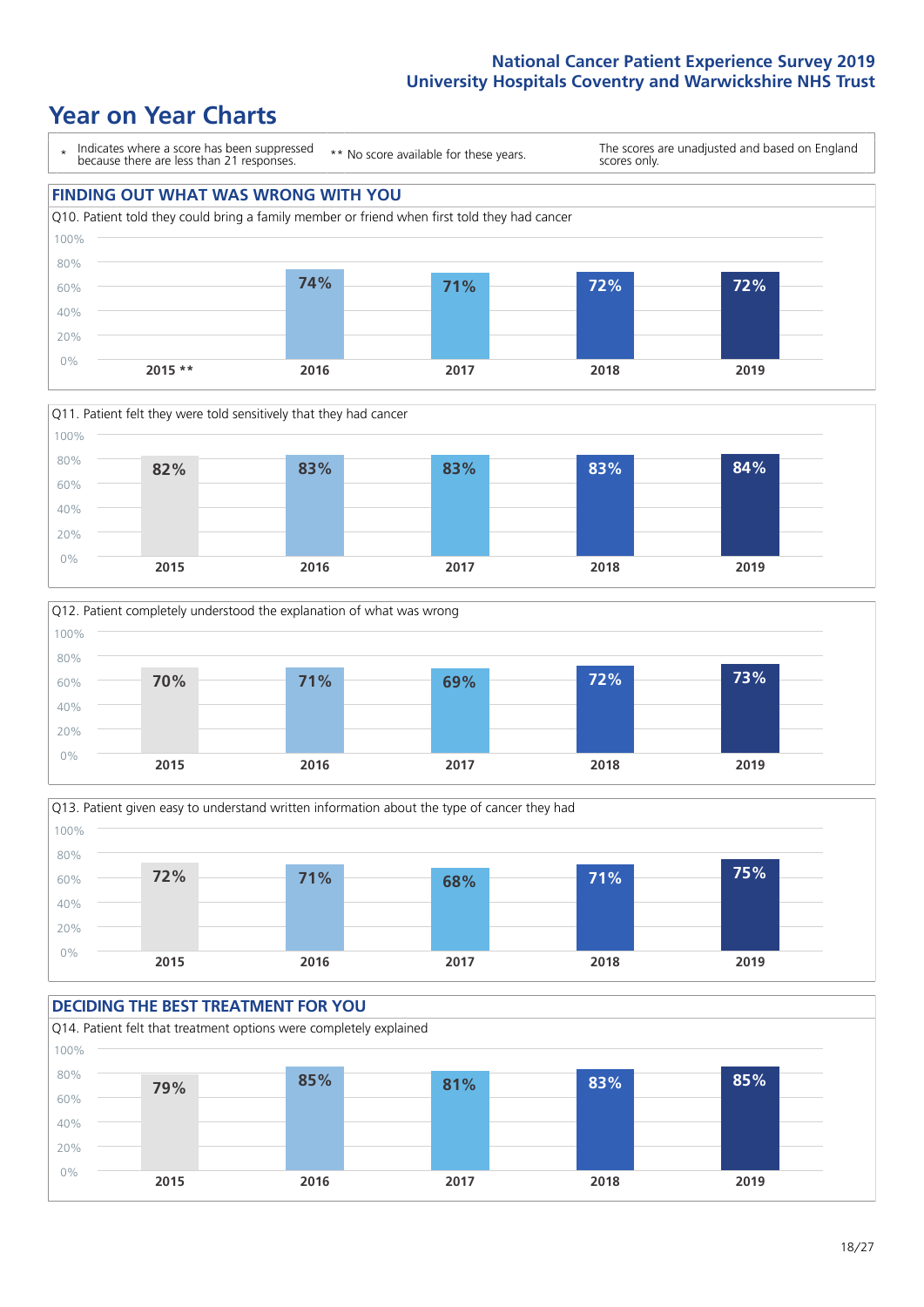### **Year on Year Charts**







Q18. Patient definitely involved as much as they wanted in decisions about care and treatment  $0%$ 20% 40% 60% 80% 100% **2015 \*\* 2016 \*\* 2017 \*\* 2018 \*\* 2019 82%**

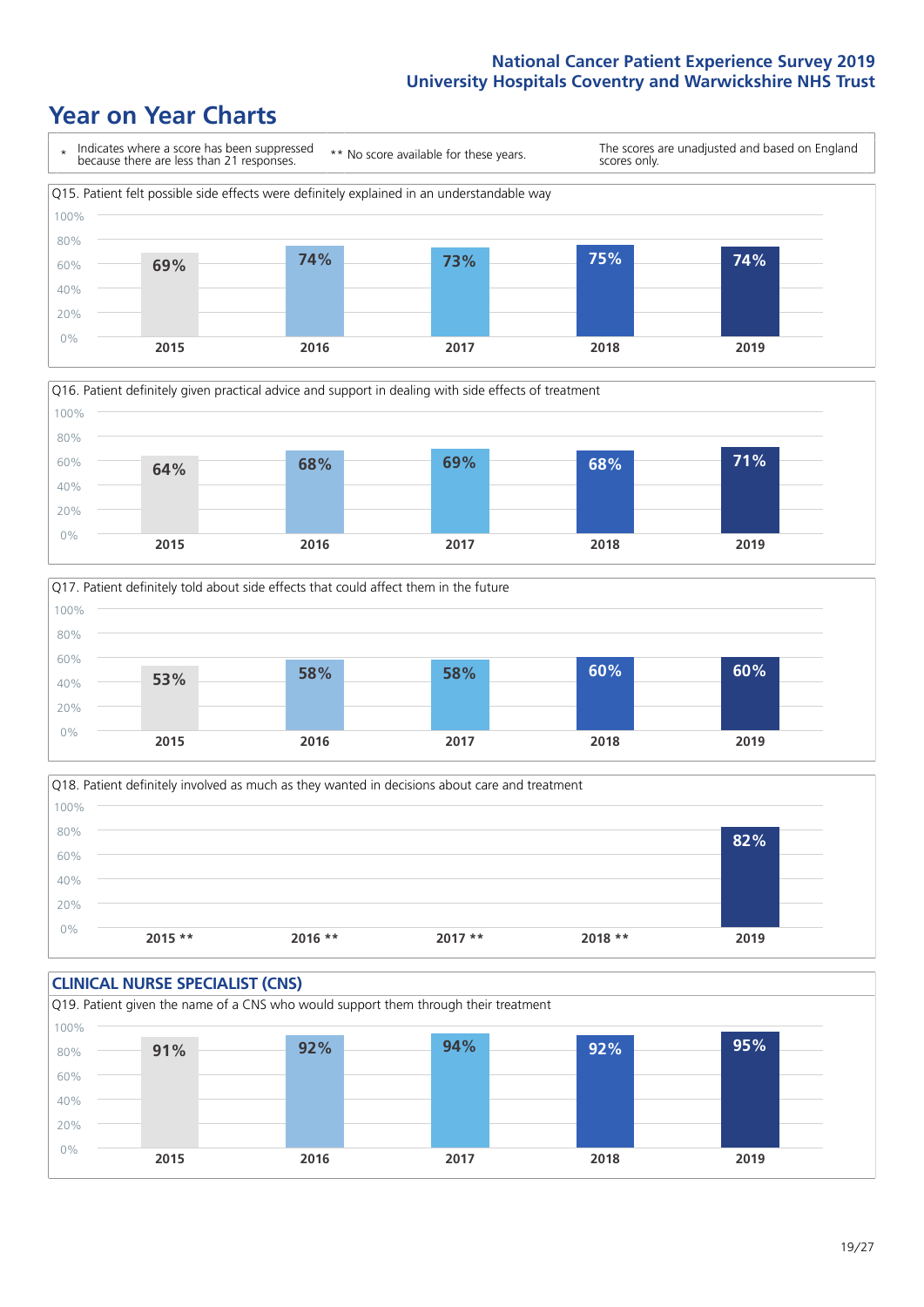### **Year on Year Charts**









Q24. Hospital staff gave information on getting financial help or possible benefits 0% 20% 40% 60% 80% 100% **2015 2016 2017 2018 2019 49% 60% 63% 64% 68%**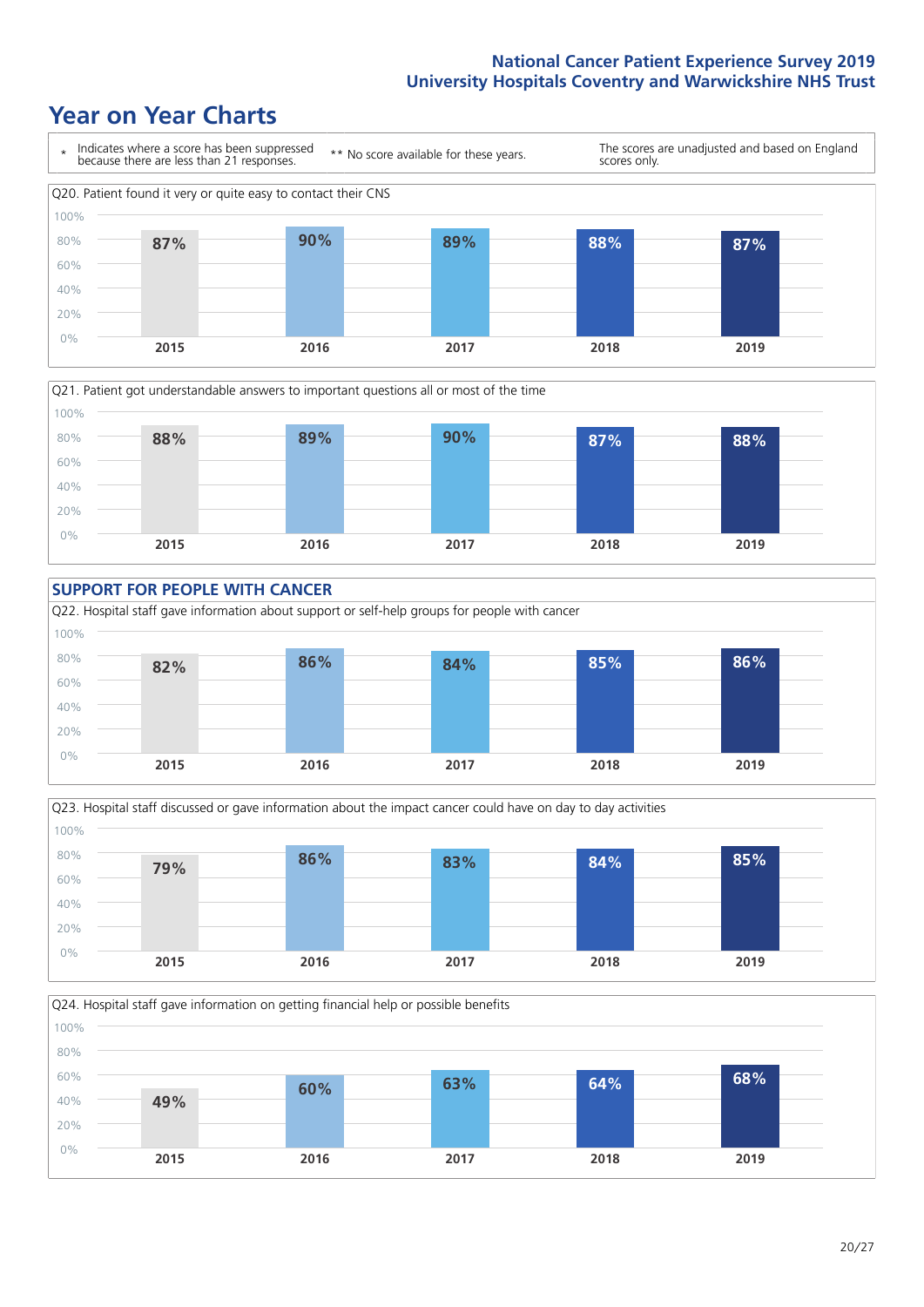### **Year on Year Charts**



#### **OPERATIONS**





### **HOSPITAL CARE AS AN INPATIENT** Q30. Hospital staff didn't talk in front of patient as if patient wasn't there 0% 20% 40% 60% 80% 100% **2015 \*\* 2016 \*\* 2017 \*\* 2018 \*\* 2019 83%**

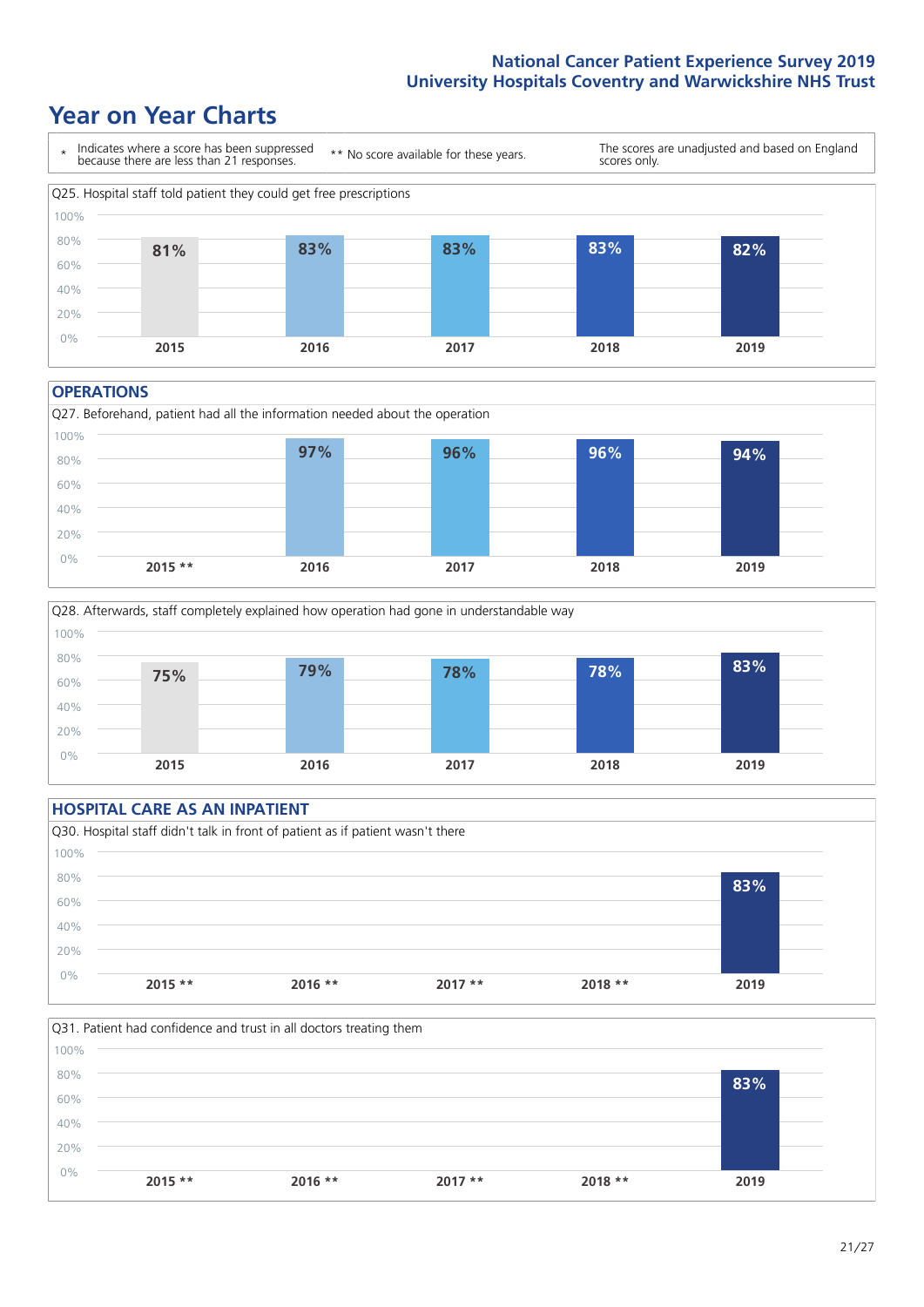### **Year on Year Charts**









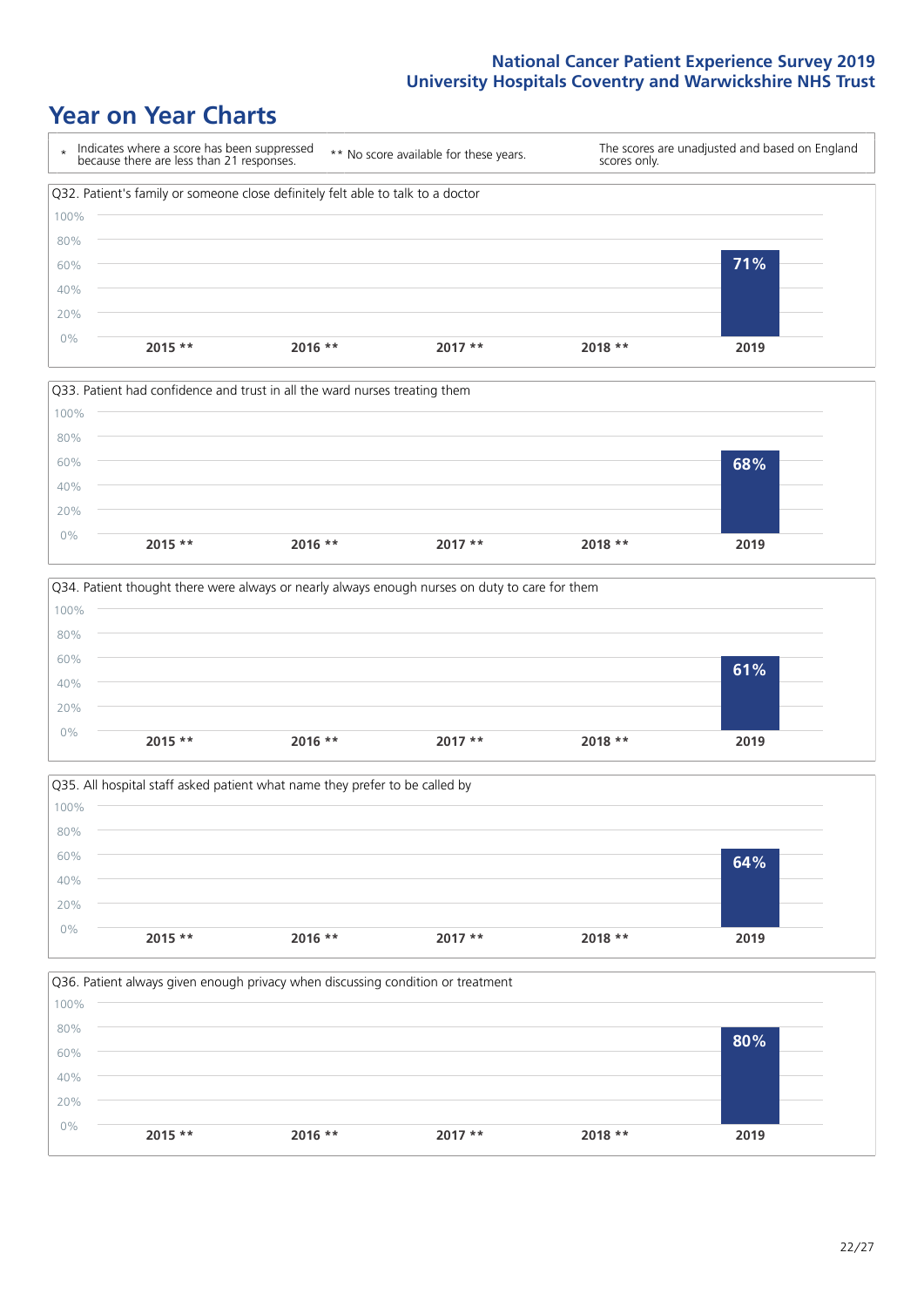### **Year on Year Charts**

|       | Indicates where a score has been suppressed<br>because there are less than 21 responses.              |           | ** No score available for these years. | scores only. | The scores are unadjusted and based on England |
|-------|-------------------------------------------------------------------------------------------------------|-----------|----------------------------------------|--------------|------------------------------------------------|
|       | Q37. Patient definitely found hospital staff to discuss worries or fears during their inpatient visit |           |                                        |              |                                                |
| 100%  |                                                                                                       |           |                                        |              |                                                |
| 80%   |                                                                                                       |           |                                        |              |                                                |
| 60%   |                                                                                                       |           |                                        |              |                                                |
| 40%   |                                                                                                       |           |                                        |              | 50%                                            |
| 20%   |                                                                                                       |           |                                        |              |                                                |
| $0\%$ | $2015$ **                                                                                             | $2016$ ** | $2017**$                               | $2018**$     | 2019                                           |







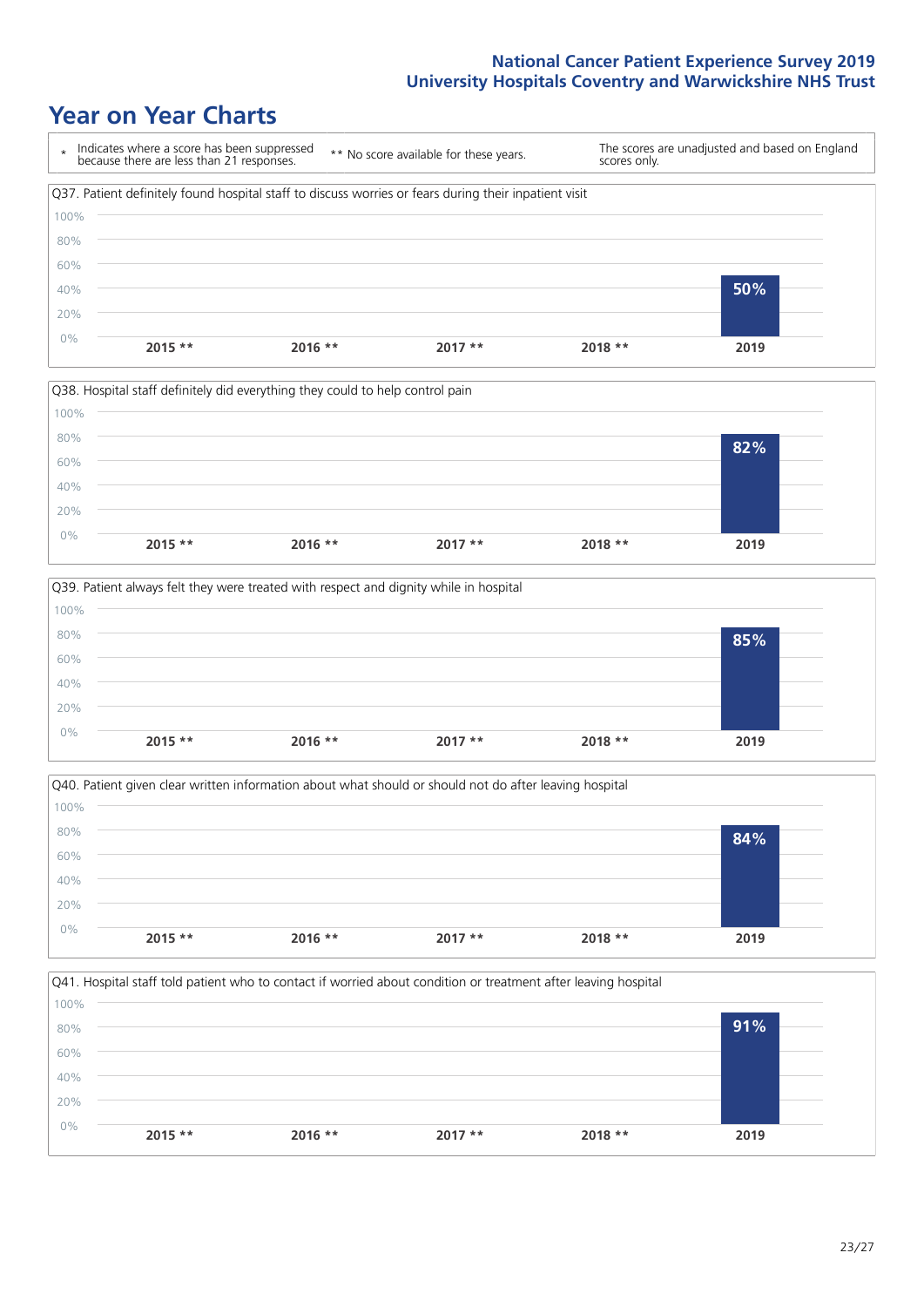### **Year on Year Charts**

\* Indicates where a score has been suppressed because there are less than 21 responses.

\*\* No score available for these years.

The scores are unadjusted and based on England scores only.

### **HOSPITAL CARE AS A DAY PATIENT / OUTPATIENT**









Q49. Beforehand patient completely had all information needed about chemotherapy treatment 0% 20% 40% 60% 80% 100% **2015 2016 2017 2018 2019 85% 88% 84% 88% 87%**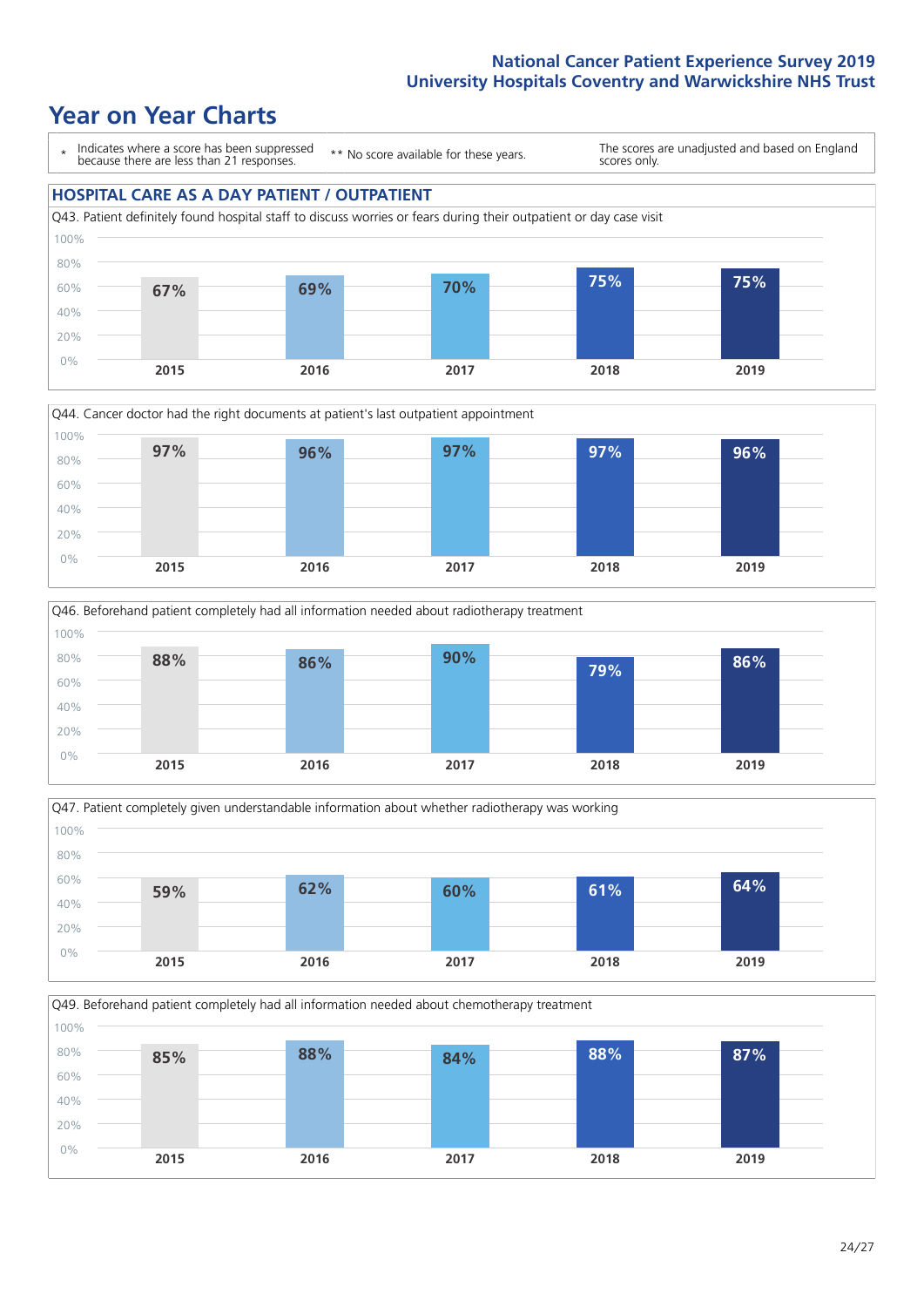### **Year on Year Charts**



#### **HOME CARE AND SUPPORT**







### **CARE FROM YOUR GENERAL PRACTICE** Q54. GP given enough information about patient's condition and treatment 0% 20% 40% 60% 80% 100% **2015 2016 2017 2018 2019 95% 94% 95% 95% 95%**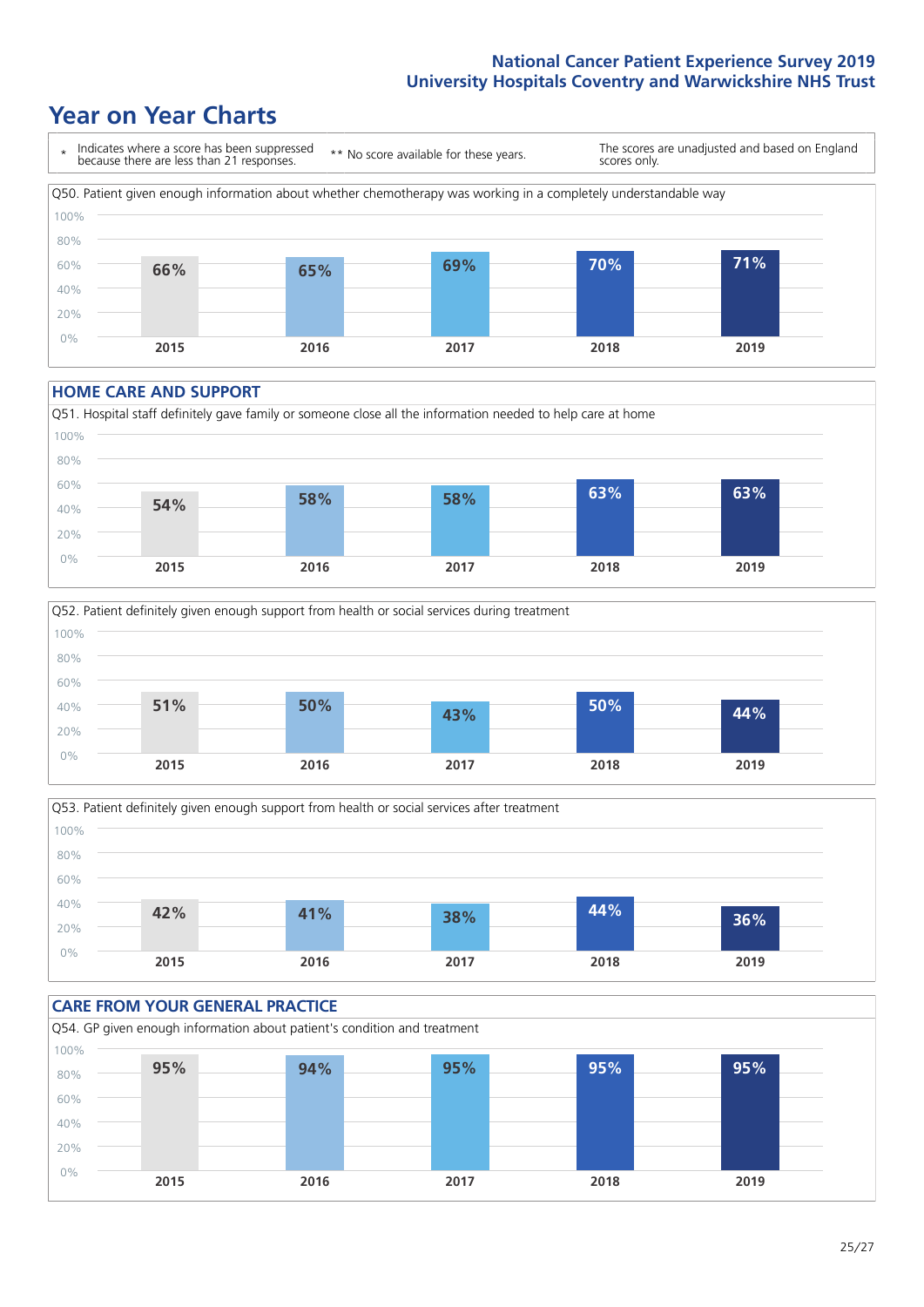### **Year on Year Charts**



#### **YOUR OVERALL NHS CARE**







Q59. Patient felt length of time for attending clinics and appointments for cancer was about right 100%